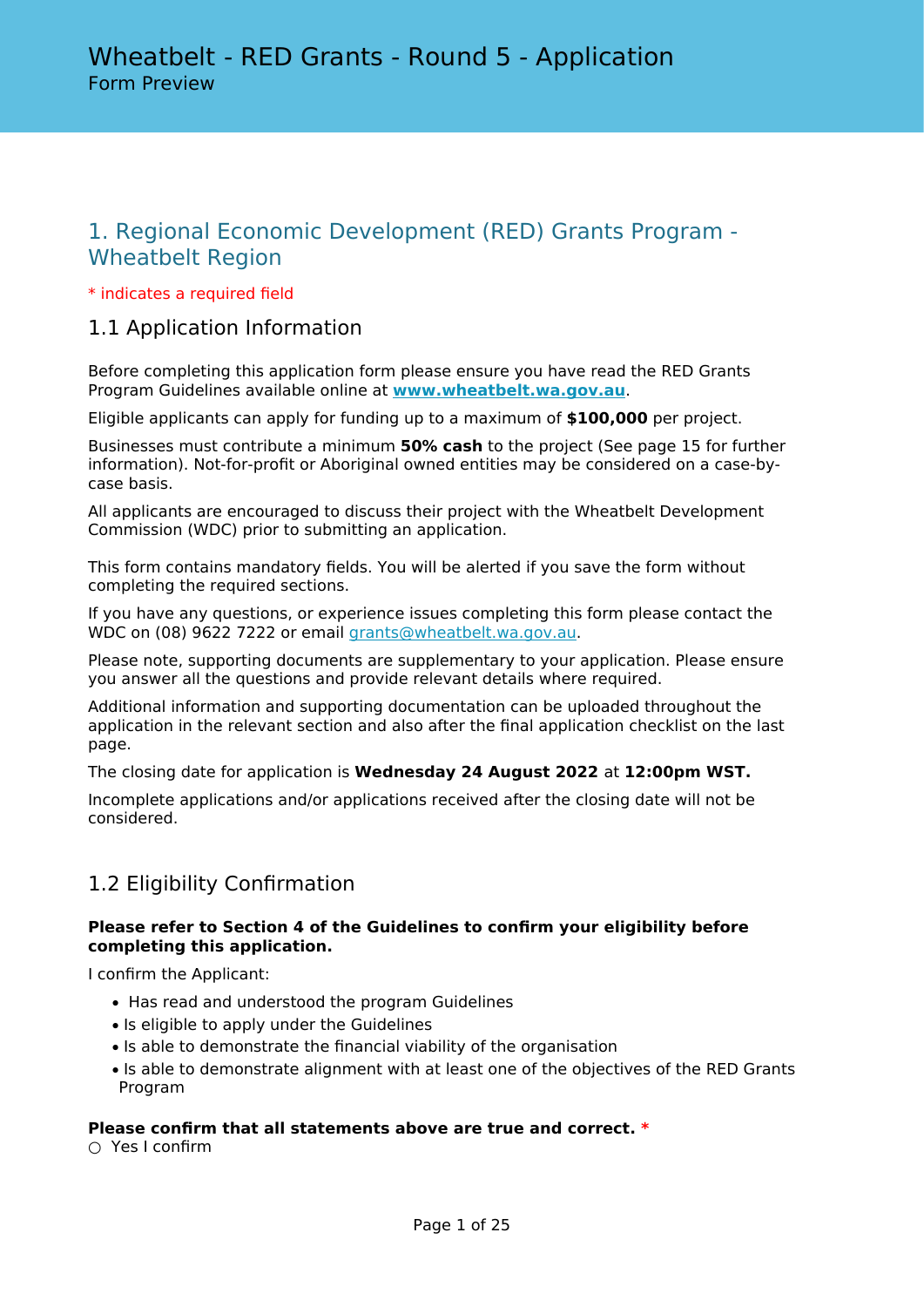# 1.3 Privacy Statement

Information provided by applicants or collected by Regional Development Commissions (RDCs) or the Department of Primary Industries and Regional Development (DPIRD) in relation to an applicant or their application may be used in the administration of the RED Grants Program and in the assessment of this application.

Clarification of other funding sources for your project as stated in your application and project budget may be sought from the relevant funding bodies.

Any information provided (personal, financial or otherwise) will be used solely for the purpose of the RED Grants Program.

RDCs and DPIRD will store personal information collected in this application, supporting documentation and any grant administration, monitoring and evaluation activities in compliance with its obligations under the *Privacy Act 1988* (cth).

RDCs and DPIRD are also subject to the *Freedom of Information Act 1992* and documents in the possession of these agencies are subject to these provisions.

### **I have read and understood the privacy statement and I consent to and authorise such uses and disclosures. \***

 $\cap$  Yes I confirm

# 1.4 Assessment Process

The assessment criteria outlined in the Guidelines will be used to determine the suitability of applications submitted through this program. Applications will be assessed on a competitive basis and should demonstrate:

- Alignment with one or more of the RED Grants Objectives.
- Alignment with one or more of the WDC Regional Priorities/Themes
- Financial commitment towards the Project.
- Collaboration and partnerships
- Local content outcomes
- Project readiness

The application form provides an opportunity for applicants to demonstrate how their project meets the requirements listed above and in the Guidelines.

As part of the assessment process, applications may be subject to a due diligence process to determine organisational capacity, governance and financial management.

Applicants should note that the assessment and decision making process could take up to six (6) months to complete and this time frame should be considered when submitting your application. **Please refer to Section 6 of the Guidelines for more information.**

The WDC reserves the right to request additional information at any time to clarify aspects of your application.

# 1.5 Funding Conditions

Should your application be successful, you will be required to enter into a Grant Agreement outlining the conditions of the grant.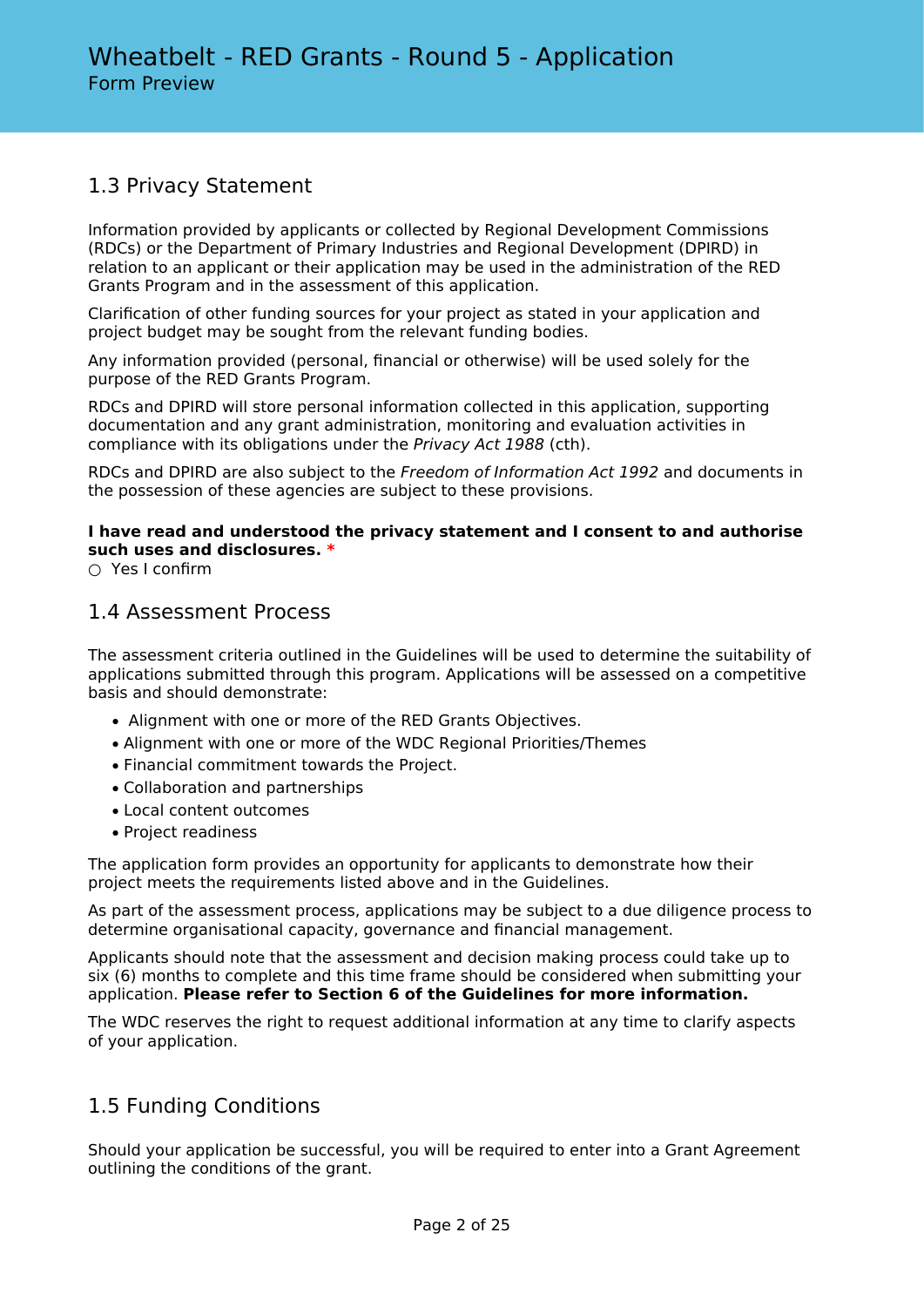All projects must be approved and a Grant Agreement executed prior to project commencement. **No retrospective payments will be made**.

As a condition of funding, all grant recipients are required to provide a detailed Final Report (Acquittal) within twelve (12) weeks of project completion. For projects receiving funding of more than \$50,000 the Final Report is to be audited by an independent auditor.

Only GST registered recipients will have GST added to the grant payment.

# 2 Contact Details

\* indicates a required field

2.1 Organisation Details

### **Name of Organisation (Legal Entity) \***

Organisation Name

### **Applicant organisation ABN \***

The ABN provided will be used to look up the following information. Click Lookup above to check that you have entered the ABN correctly.

| Information from the Australian Business Register |                  |  |  |
|---------------------------------------------------|------------------|--|--|
| <b>ABN</b>                                        |                  |  |  |
| Entity name                                       |                  |  |  |
| <b>ABN status</b>                                 |                  |  |  |
| Entity type                                       |                  |  |  |
| Goods & Services Tax (GST)                        |                  |  |  |
| <b>DGR Endorsed</b>                               |                  |  |  |
| ATO Charity Type                                  | More information |  |  |
| <b>ACNC Registration</b>                          |                  |  |  |
| <b>Tax Concessions</b>                            |                  |  |  |
| Main business location                            |                  |  |  |

Must be an ABN.

### **Applicant Organisation ACN (if applicable)**

Must be a number.

#### **Trading Name**

Trading name ie name that will be referred to for the delivery of the project (if different to Legal Entity Name above)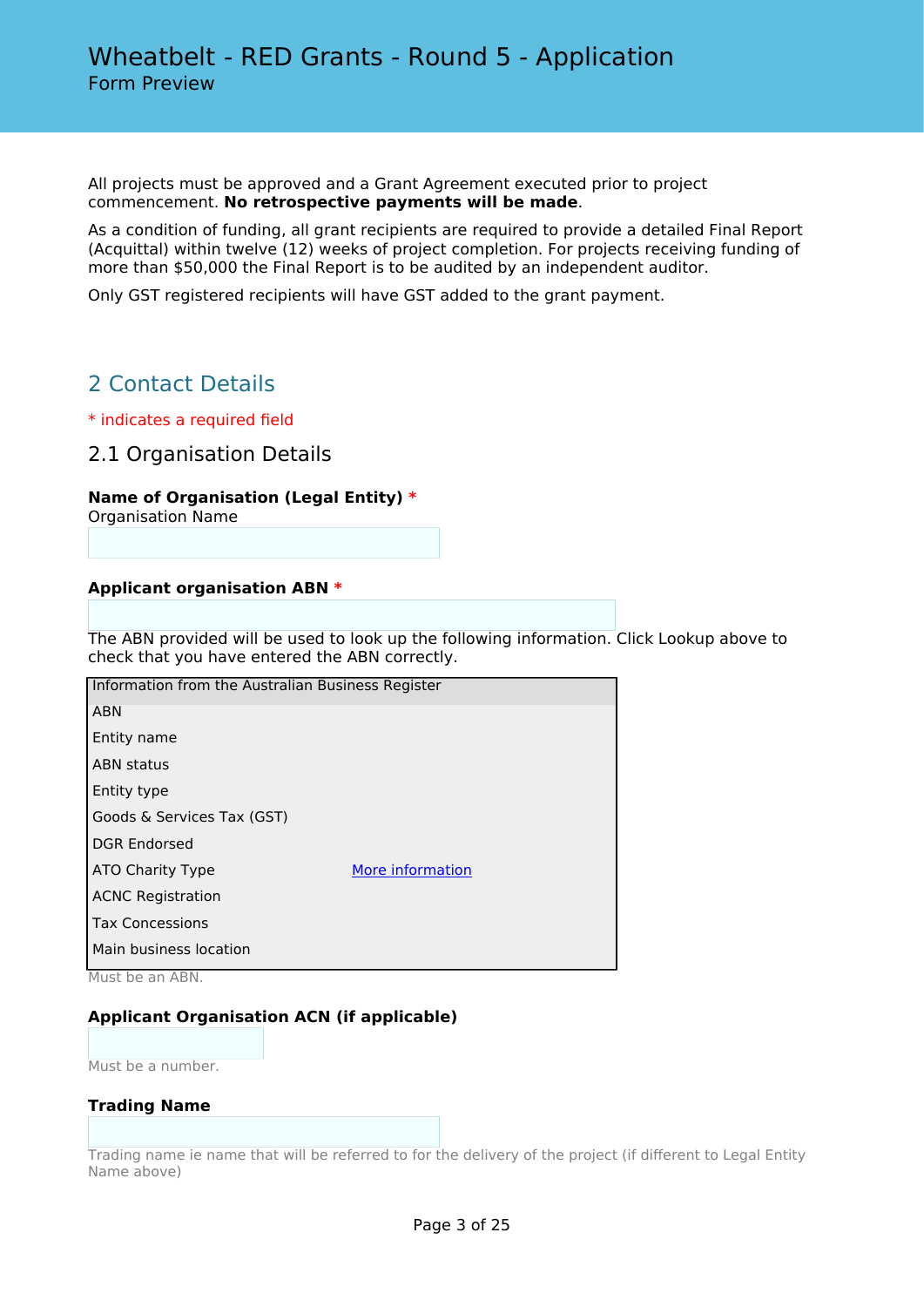# **Primary Street Address \***

Address



#### **Postal Address (if applicable)** Address

**Authorised Officer \***

First Name Last Name

The person who has the legal authority to sign the Grant Agreement if this application is successful

### **Authorised Officer's Position \***

### **Authorised Officer's Phone Number \***

Must be an Australian phone number. Include area code Eg (08)

### **Authorised Officer's Mobile Number**

Must be an Australian phone number.

### **Authorised Officer's Email Address \***

Must be an email address.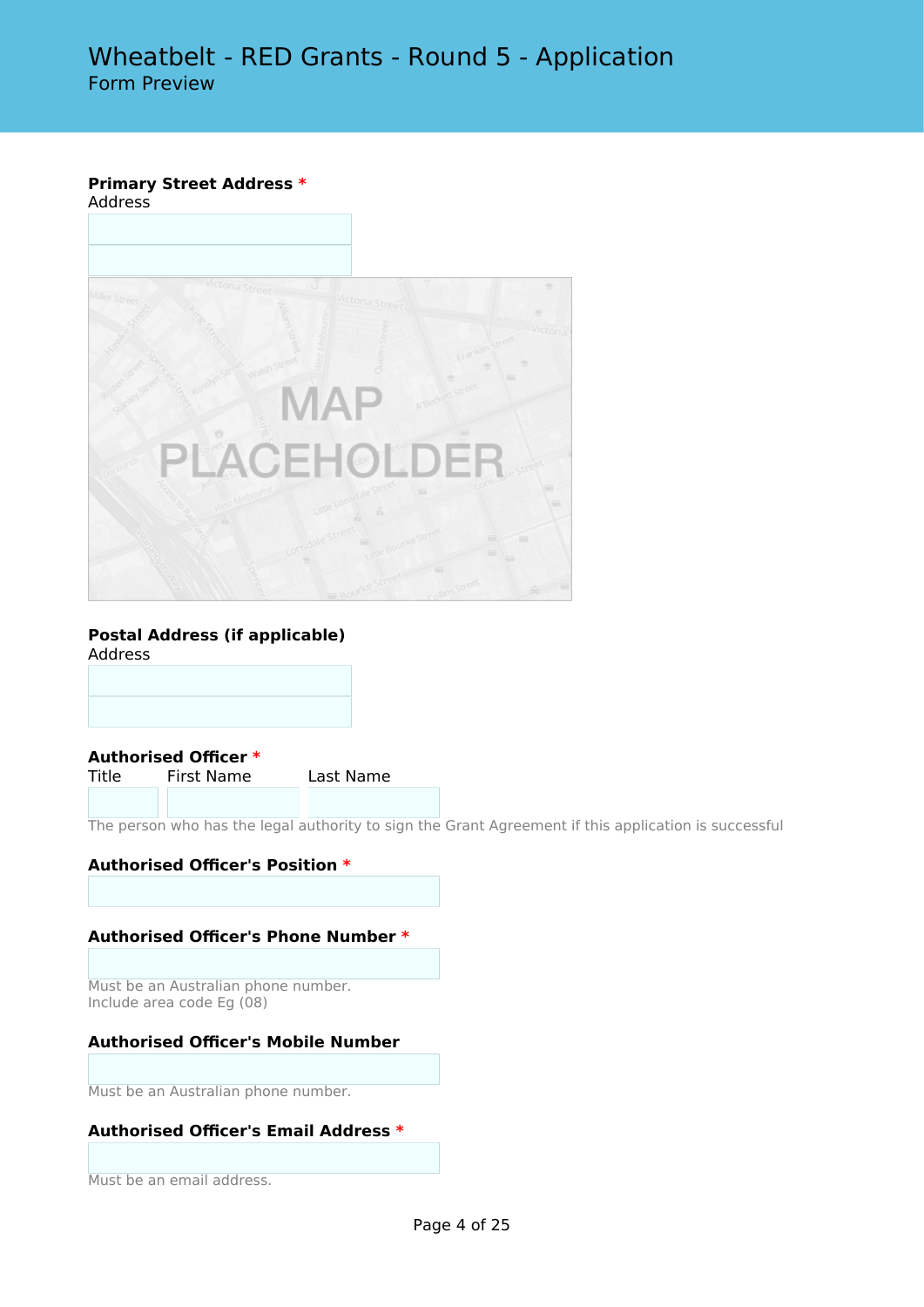#### **Organisation Website**

Must be a URL.

**Provide a brief description of the nature of your business and include any information that describes the activities that are currently undertaken \***

Must be no more than 300 characters.

**For a business/company/partnership, please provide names of all partners/ directors/senior management of the business**

**Is your entity a Trust? \***  $\bigcirc$  Yes  $\bigcirc$  No Trustees can only receive and administer grant funding if empowered to do so by the Trust Deed.

### **Upload Trust Deed \***

Attach a file:

Trustees MUST submit a copy of their executed Trust Deed to be eligible.

### 2.2 Project Contact Details

**Contact Person's Name \***

Title First Name Last Name

### **Contact Person's Position \***

### **Contact Person's Phone Number \***

(08) Must be an Australian phone number. Include area code Eg (08)

### **Contact Person's Mobile Number**

Must be an Australian phone number.

### **Contact Person's Email Address \***

Must be an email address.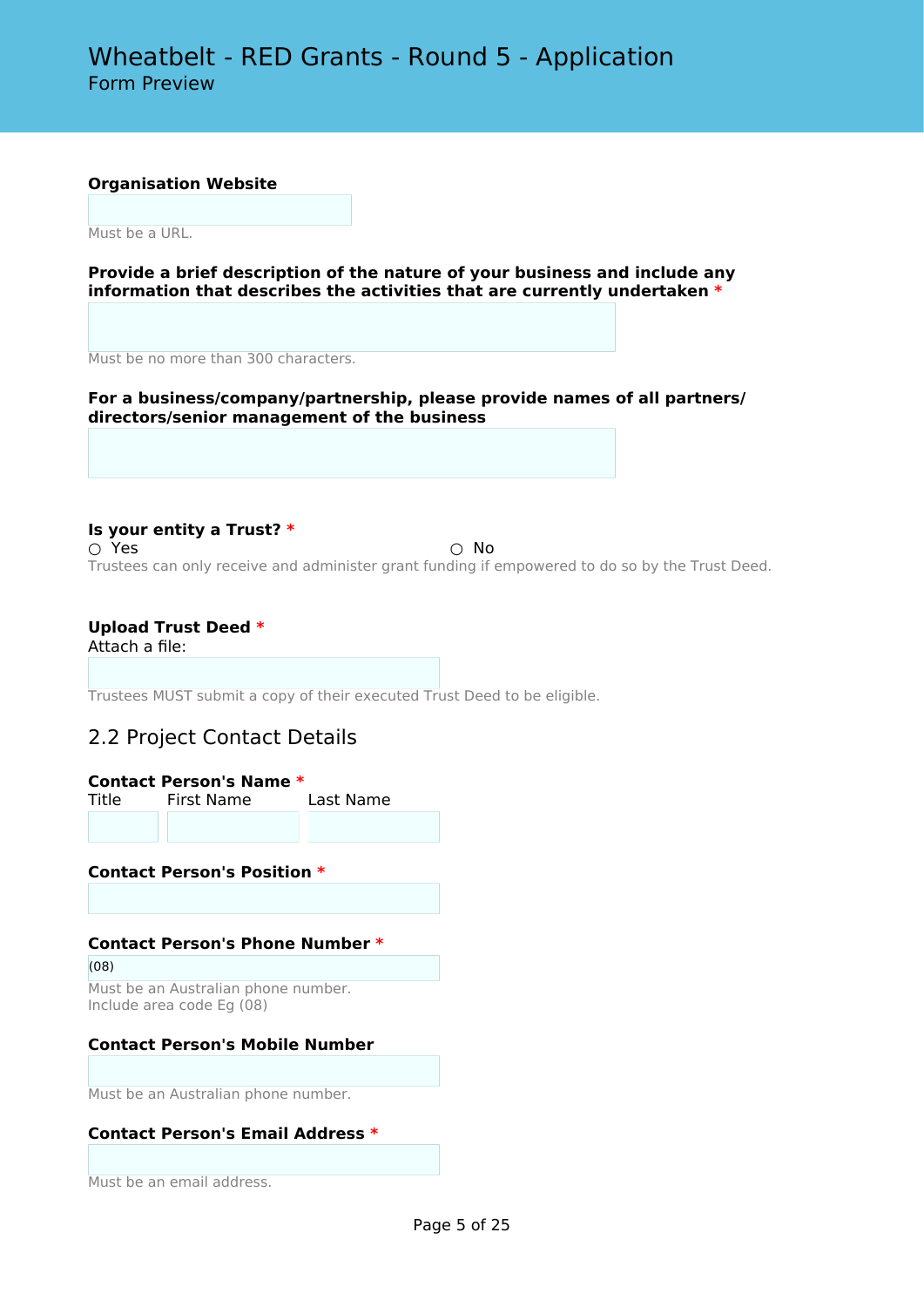### **Is your organisation being Auspiced? \***

 $\bigcirc$  Yes  $\bigcirc$  No If your organisation is unincorporated your application must be auspiced by another organisation that is registered as a legal entity.

### 2.3 Complete only if your organisation is being Auspiced

Please ensure approval is obtained from the nominated auspice organisation prior to completing this section.

### **Name of Auspicing Organisation \***

Organisation Name

Organisation name

### **Auspice Organisation's Postal Address \***

Address

Address Line 1, Suburb/Town, State/Province, and Postcode are required.

### **Auspice Organisation's Website**

Must be a URL.

**Auspicing Organisation's Contact Person \***

Title First Name Last Name

### **Auspicing Organisation's Contact Person's Position \***

### **Auspicing Organisation's Contact Person's Phone Number \***

Must be an Australian phone number. Include area code. Eg (08)

### **Auspicing Organisation's Contact Person's Email Address \***

Must be an email address.

#### **Authority from Auspicing Organisation \*** Attach a file:

Please attach letter from the auspicing organisation confirming agreement to auspice. This must be signed by an authorised person (eg. CEO, Chairperson).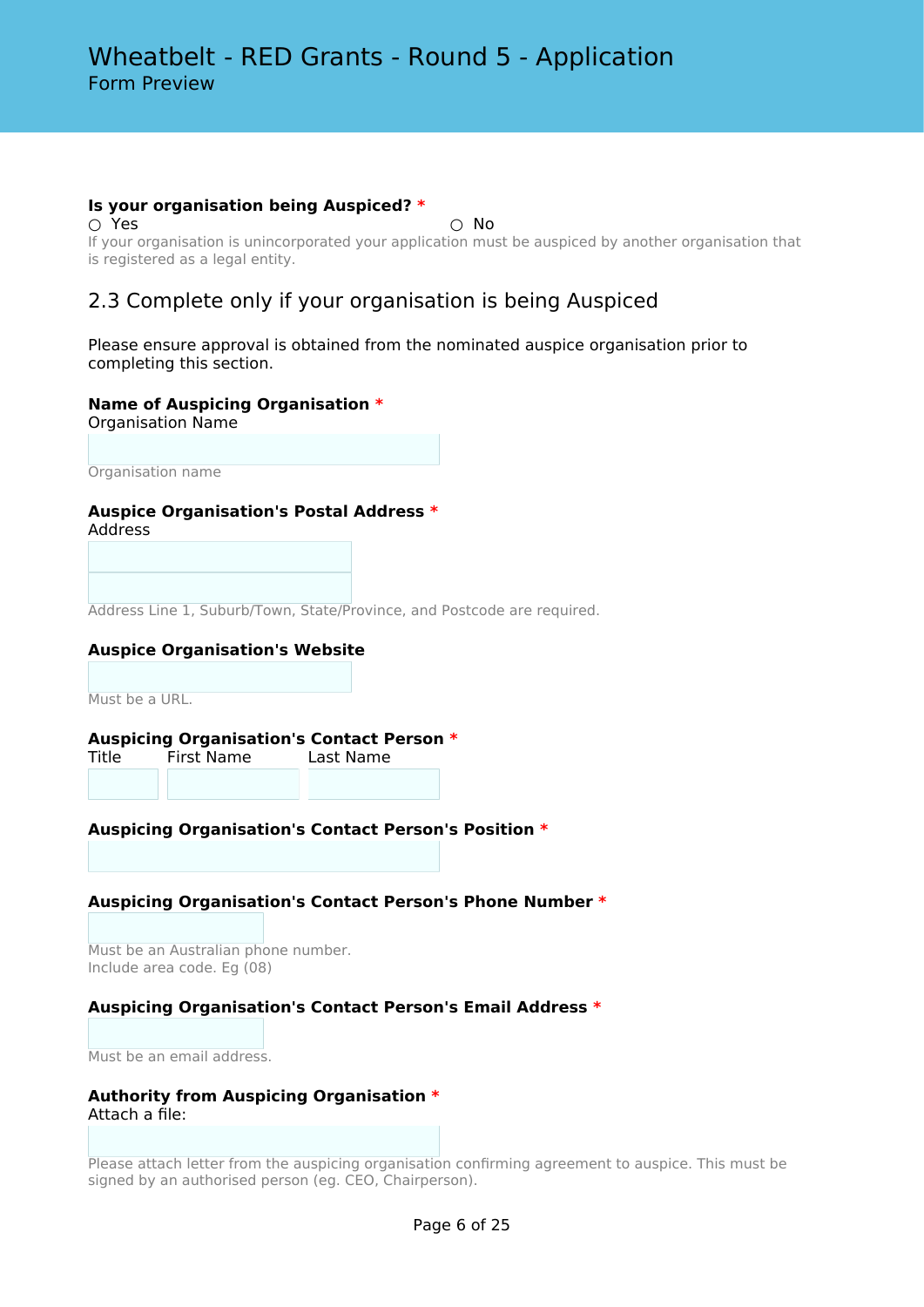### **Auspice Organisation's ABN \***

The ABN provided will be used to look up the following information. Click Lookup above to check that you have entered the ABN correctly.

| Information from the Australian Business Register |                  |  |  |
|---------------------------------------------------|------------------|--|--|
| <b>ABN</b>                                        |                  |  |  |
| Entity name                                       |                  |  |  |
| <b>ABN</b> status                                 |                  |  |  |
| Entity type                                       |                  |  |  |
| Goods & Services Tax (GST)                        |                  |  |  |
| <b>DGR Endorsed</b>                               |                  |  |  |
| ATO Charity Type                                  | More information |  |  |
| <b>ACNC Registration</b>                          |                  |  |  |
| <b>Tax Concessions</b>                            |                  |  |  |
| Main business location                            |                  |  |  |

Must be an ABN.

### **Auspice Organisation's ACN (if applicable)**

Must be a number.

# 3 Project Information

### \* indicates a required field

### 3.1 Project Details

### **Project Title \***

The project title provided in your application may be used for public announcements/media statements if successful (max 15 words).

### **Project Description (Overview) \***

#### Word count:

Provide a short description of your project explaining what you plan to do (max 150 words).

#### **Upload more detailed project information (optional)** Attach a file:

Upload a detailed description of the project. For example, Business Plan, Project Plan, Business Case, etc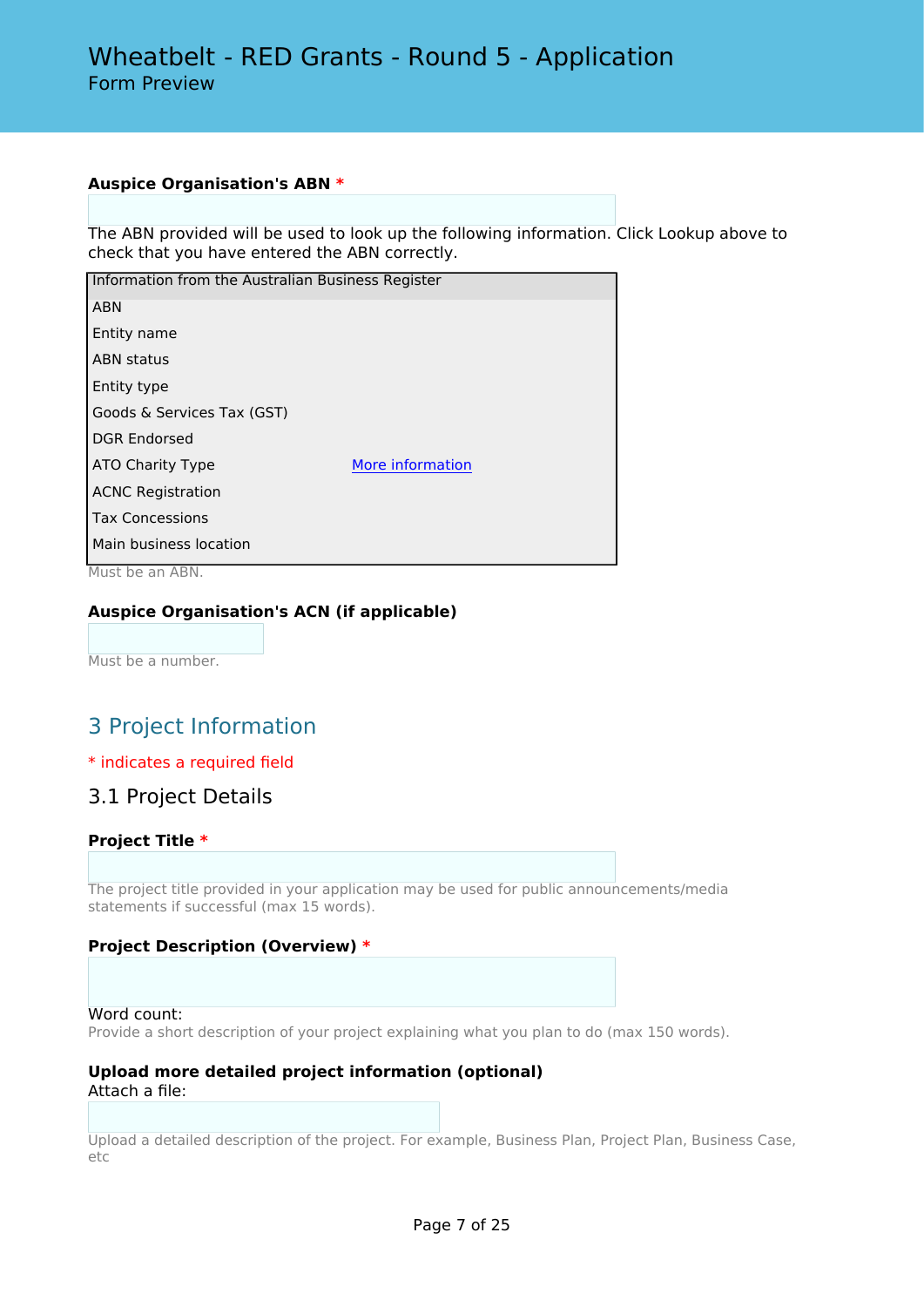### **Estimated Project Start Date \***

Must be a date.

### **Estimated Project Completion Date \***

Must be a date.

The following Budget totals and % Cash Co-contribution **AUTO CALCULATE** from the Project Budget and Leverage Funding table in Section 6.1

### **Total Project Budget Cost (Cash)**

\$

This field is AUTO CALCULATED from Section 6.1 Project Budget and Leveraged Funding section.

#### **Funding Requested from RED Grant**

\$

This field is AUTO CALCULATED from Section 6.1 Project Budget and Leveraged Funding section.

#### **Applicant's Co-contribution (Cash)**

\$

This field is AUTO CALCULATED from Section 6.1 Project Budget and Leveraged Funding section.

### **Funding from Other Sources (Cash)**

\$

This field is AUTO CALCULATED from Section 6.1 Project Budget and Leveraged Funding section.

# **Which Local Government Area(s) will your project be delivered in? \*** <p>□ <i>□</i> <i>□</i> <i>□</i> <i>□</i> <i>□</i> <i>□</i> <i>□</i> <i>□</i> <i>□</i> <i>□</i> <i>□</i> <i>□</i> <i>□</i> <i>□</i> <i>□</i> <i>□</i> <i>□</i> <i>□</i> <i>□</i> <i>□</i> <i>□</i> <i>□</i> <i>□</i> <i>□</i> <i>□</i> <i>□</i> <i>□</i> <i>□</i> <i>□</i> <i>□</i> <i>□</i

- 
- ☐ Brookton, Shire of ☐ Koorda, Shire of ☐ Toodyay, Shire of
- 
- 
- ☐ Corrigin, Shire of ☐ Merredin, Shire of ☐ Wagin, Shire of
- 
- 
- 
- 
- 
- 
- 
- ☐ Goomalling, Shire of ☐ Pingelly, Shire of ☐ Yilgarn, Shire of
- ☐ Kellerberrin, Shire of ☐ Quairading, Shire of ☐ York, Shire of
- 
- 
- 
- 
- 
- ☐ Cunderdin, Shire of ☐ Mount Marshall, Shire of ☐ West Arthur, Shire of
- ☐ Dalwallinu, Shire of ☐ Mukinbudin, Shire of ☐ Westonia, Shire of
- ☐ Dandaragan, Shire of ☐ Narembeen, Shire of ☐ Wickepin, Shire of
	-
	-
	-
	-
	-
- ☐ Beverley, Shire of ☐ Kondinin, Shire of ☐ Tammin, Shire of
	-
	-
- ☐ Chittering, Shire of ☐ Lake Grace, Shire of ☐ Victoria Plains, Shire of
	-
- ☐ Cuballing, Shire of ☐ Moora, Shire of ☐ Wandering, Shire of
	-
	-
	-
	-
	-
	-
	-

### **Which industry category does the Applicant organisation operate in? \***

# 4 Alignment with RED Grants Objectives (Economic Growth and Development Outcomes)

- 
- 
- 
- 
- 
- 
- ☐ Dowerin, Shire of ☐ Narrogin, Shire of ☐ Williams, Shire of
- ☐ Dumbleyung, Shire of ☐ Northam, Shire of ☐ Wongan-Ballidu, Shire of
- ☐ Gingin, Shire of ☐ Nungarin, Shire of ☐ Wyalkatchem, Shire of
	-
	-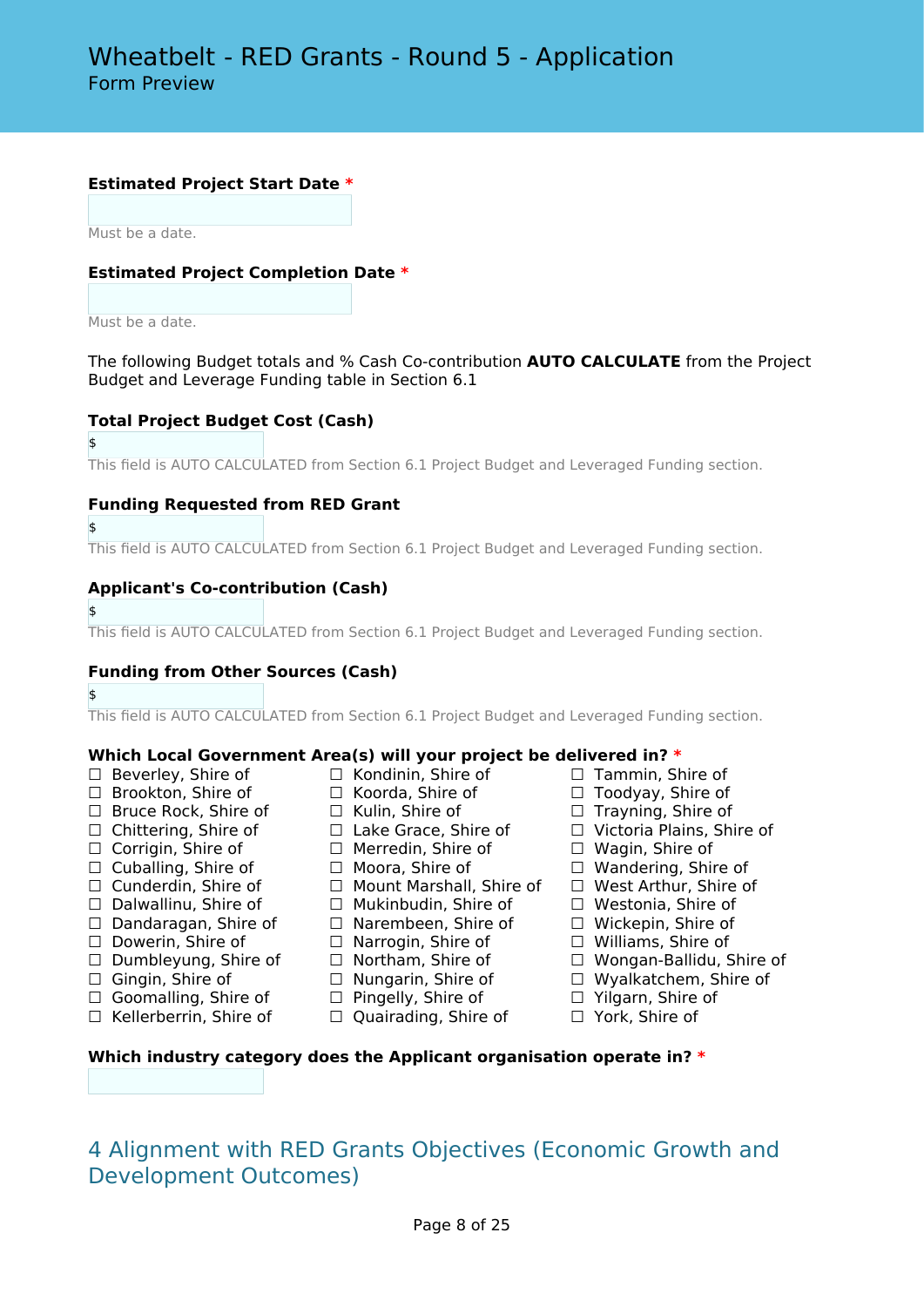### \* indicates a required field

### Project outcomes

### **Your project must meet one or more of the RED Grants objectives outlined in the Guidelines.**

Describe what is expected to be achieved and the benefits and/or outcomes of the project against the objectives most relevant to your project.

*Outcomes refer to the intended economic impact that is expected as a result of delivering the project with the grant funding – the expected outcomes provided should be realistic as you will be expected to report against these under a Grant Agreement and acquittal of the project if successful.*

### **Please indicate which RED Objectives are most applicable to your project: \***

- □ 1. Sustainable jobs
- $\Box$  2. Expanding or diversifying industry
- $\Box$  3. Developing skills or capabilities
- $\Box$  4. Attracting new investment in the region
- □ 5. Increasing Productivity

Applicants are encouraged to select the objectives most applicable to the project. Please provide detailed descriptions in the corresponding fields below.

# 4.1. Sustainable jobs

### **How will the project create jobs as a result of the grant?**

### Word count:

MAX: 600 words. Note: 'Direct employment' is the term used for the workers employed by the project. 'Indirect employment' refers to job creation and business growth in the economy as a result of increased demand.

# Please complete the below fields to indicate the Direct Employment outcomes expected as a result of the project

- **Timeframe** Example: 12 months, ongoing
- **Target** Example: 3 FTE (Full Time Equivalent)
- **Measure** Example: people employed, contractors engaged, etc.

| <b>Expected Outcome Timeframe</b> |                  | Target         | Measure          |
|-----------------------------------|------------------|----------------|------------------|
| 1 Full Time (direct - during      |                  |                |                  |
| project)                          | Number of months | Number of jobs | How will this be |
| This question is read<br>only.    |                  |                | measured?        |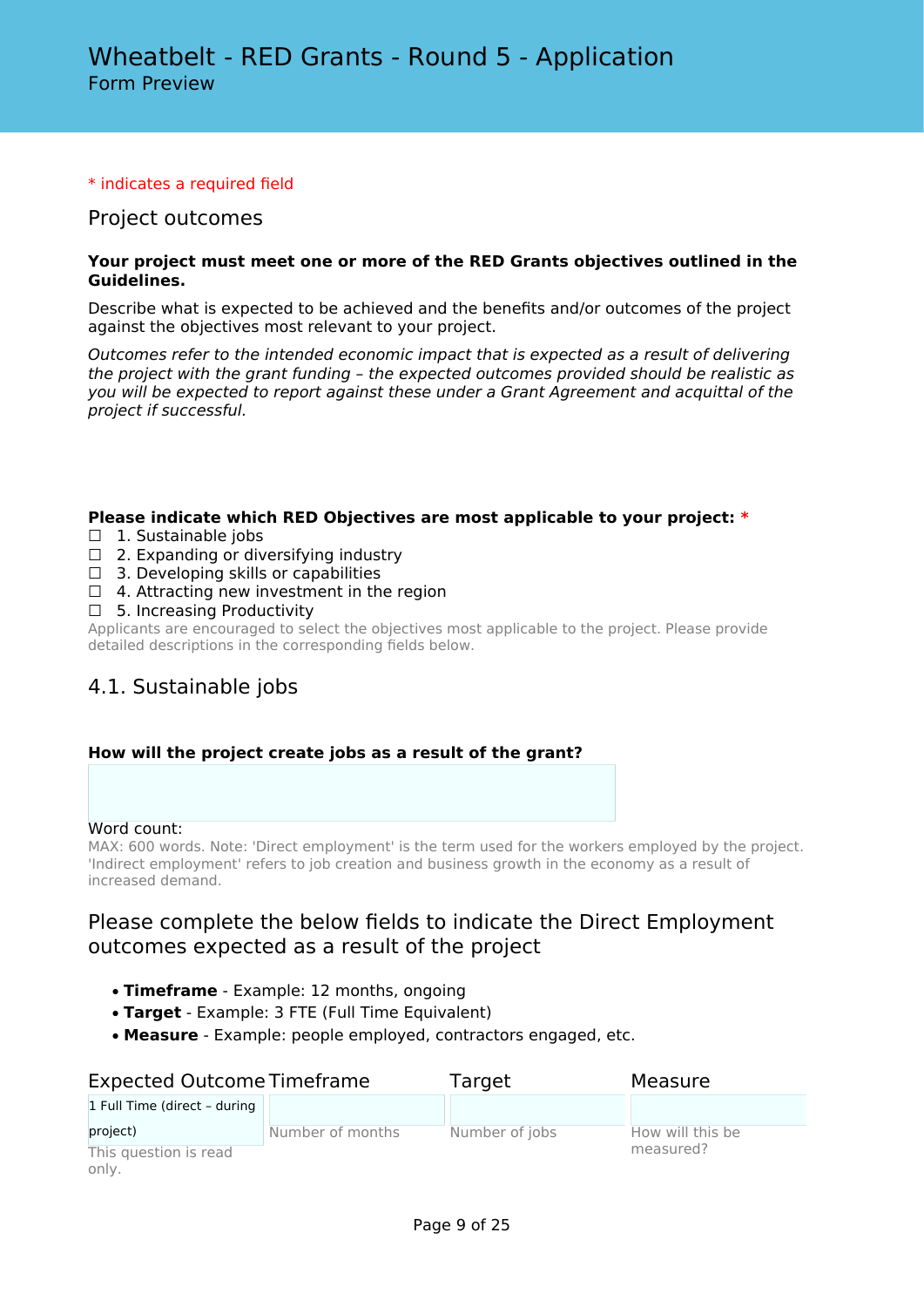# Wheatbelt - RED Grants - Round 5 - Application Form Preview

| 2 Full Time (direct - after    |                  |                |                               |
|--------------------------------|------------------|----------------|-------------------------------|
| the project)                   | Number of months | Number of jobs | How will this be              |
| This question is read          |                  |                | measured?                     |
| only.                          |                  |                |                               |
|                                | Number of months | Number of jobs |                               |
| 3 Part Time (direct - during   |                  |                | How will this be              |
| the project                    |                  |                | measured?                     |
| This question is read<br>only. | Number of months | Number of jobs |                               |
|                                |                  |                |                               |
| 4 Part Time (direct - after    |                  |                | How will this be<br>measured? |
| the project)                   | Number of months | Number of jobs |                               |
| This question is read          |                  |                |                               |
| only.                          |                  |                | How will this be              |
|                                | Number of months | Number of jobs | measured?                     |
| 5 Casual (direct - during      |                  |                |                               |
| the Project)                   |                  |                |                               |
| This question is read          | Number of months | Number of jobs | How will this be              |
| only.                          |                  |                | measured?                     |
|                                |                  |                |                               |
| 6 Casual (direct - after the   | Number of months | Number of jobs |                               |
| project)                       |                  |                | How will this be              |
| This question is read<br>only. |                  |                | measured?                     |
|                                |                  |                |                               |
| 7 Trainee (direct - during     |                  |                |                               |
| the project)                   |                  |                | How will this be<br>measured? |
| This question is read          |                  |                |                               |
| only.                          |                  |                |                               |
|                                |                  |                |                               |
| 8 Trainee (direct - after the  |                  |                |                               |
| project)                       |                  |                |                               |
| This question is read          |                  |                |                               |

# 4.2. Expanding or diversifying industry

**Which industry will benefit from the project and how will it increase the current value of that industry to the regional economy?**

Word count: MAX: 600 words

only.

- **Expected outcome** Example: new processing facility introduced
- **Timeframe** Example: upon project completion, within first 12 months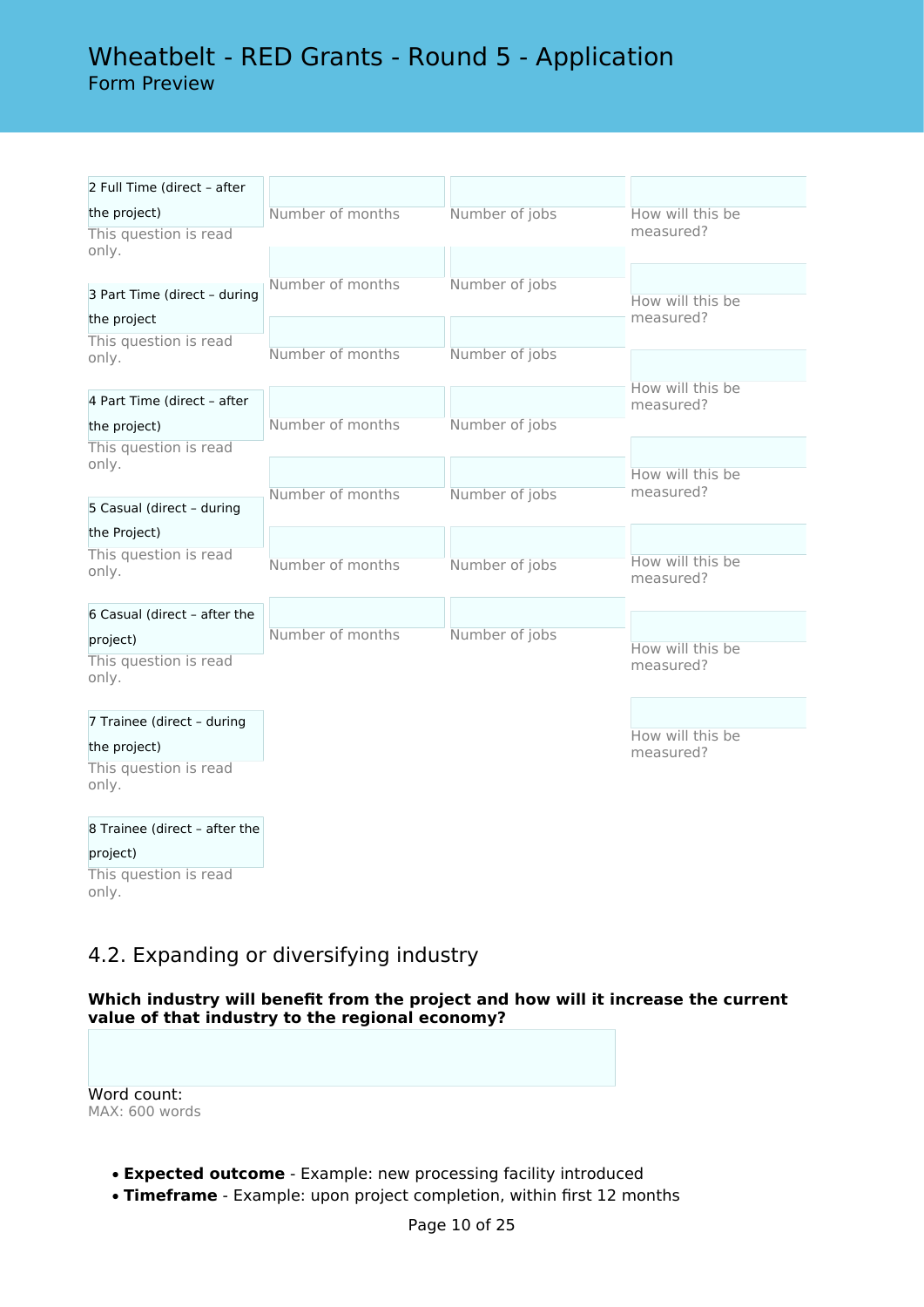- **Measure** Example: new equipment commissioned, new market/s secured
- **Target** Example: 2 new clients taking 500 tonnes of product pa, 1000 tonnes product sourced from the region

*Additional examples of outcomes that may be relevant: Introduction of new products or services; introduction of new technology; technology transfer to the applicant; technology diffusion to local industry; commercialisation or business development through collaboration; use of related companies/contractors/sub-contractors; import replacement; contracts in associated areas.*

| <b>Expected Outcome Timeframe</b> | Measure | Target |
|-----------------------------------|---------|--------|
|                                   |         |        |
|                                   |         |        |
|                                   |         |        |
|                                   |         |        |
|                                   |         |        |
|                                   |         |        |
|                                   |         |        |

# 4.3. Developing skills or capabilities

### **What core skills or capabilities will be developed, and how will this address regional gaps and be applied to generate jobs and growth?**

Word count: MAX: 600 words

- **Expected outcome** Example: skills training and job matching provided to 100 participants
- **Timeframe** Example: for the duration of the project
- **Measure** Example: Number of program participants, number of jobs secured
- **Target** Example: 80% of participants secure jobs within first 12 months

*Additional examples of outcomes that may be relevant: Skills and capabilities developed and procured by the applicant; training and capacity building opportunities for the region; opportunities for volunteers; opportunities for traineeships and apprenticeships.*

| <b>Expected outcome Timeframe</b> | Measure | Target |
|-----------------------------------|---------|--------|
|                                   |         |        |
|                                   |         |        |
|                                   |         |        |
|                                   |         |        |
|                                   |         |        |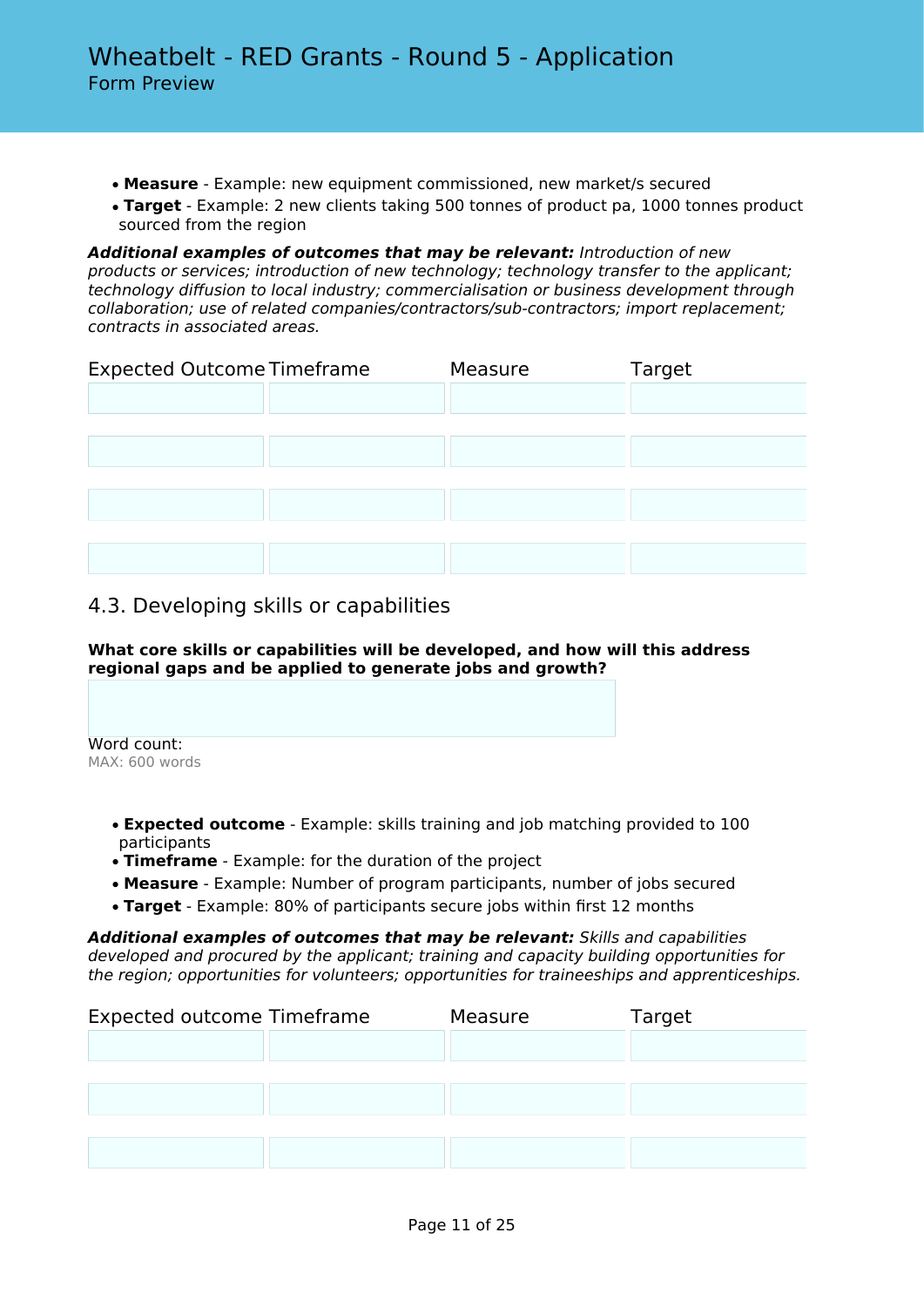# 4.4. Attracting new investment in the region

**How will the project unlock future investment in the organisation, industry or region? What is the source of this investment and likelihood it will be secured?**

Word count: MAX: 600 words

- **Expected outcome** Example: unlock new markets worth \$5 million pa, create new supply chains
- **Timeframe** Example: within 12 months of project completion
- **Measure** Example: \$value of new supply contracts
- **Target** Example: \$5 million increase in industry value from x to y

*Additional examples of outcomes that may be relevant: Attraction of private sector funding; investment in growing the business through the amount of funding leveraged; value of new investment attracted to the region.*

| <b>Expected Outcome Timeframe</b> | Measure | Target |
|-----------------------------------|---------|--------|
|                                   |         |        |
|                                   |         |        |
|                                   |         |        |
|                                   |         |        |
|                                   |         |        |
|                                   |         |        |
|                                   |         |        |

### 4.5. Increasing productivity

**What impact will the Grant have on the productivity or performance of the applicant's business or organisation?**

Word count: MAX: 600 words

- **Expected outcome** Example: 5% increase in production
- **Timeframe** Example: upon commissioning of new equipment
- **Measure** Example: output, sales figures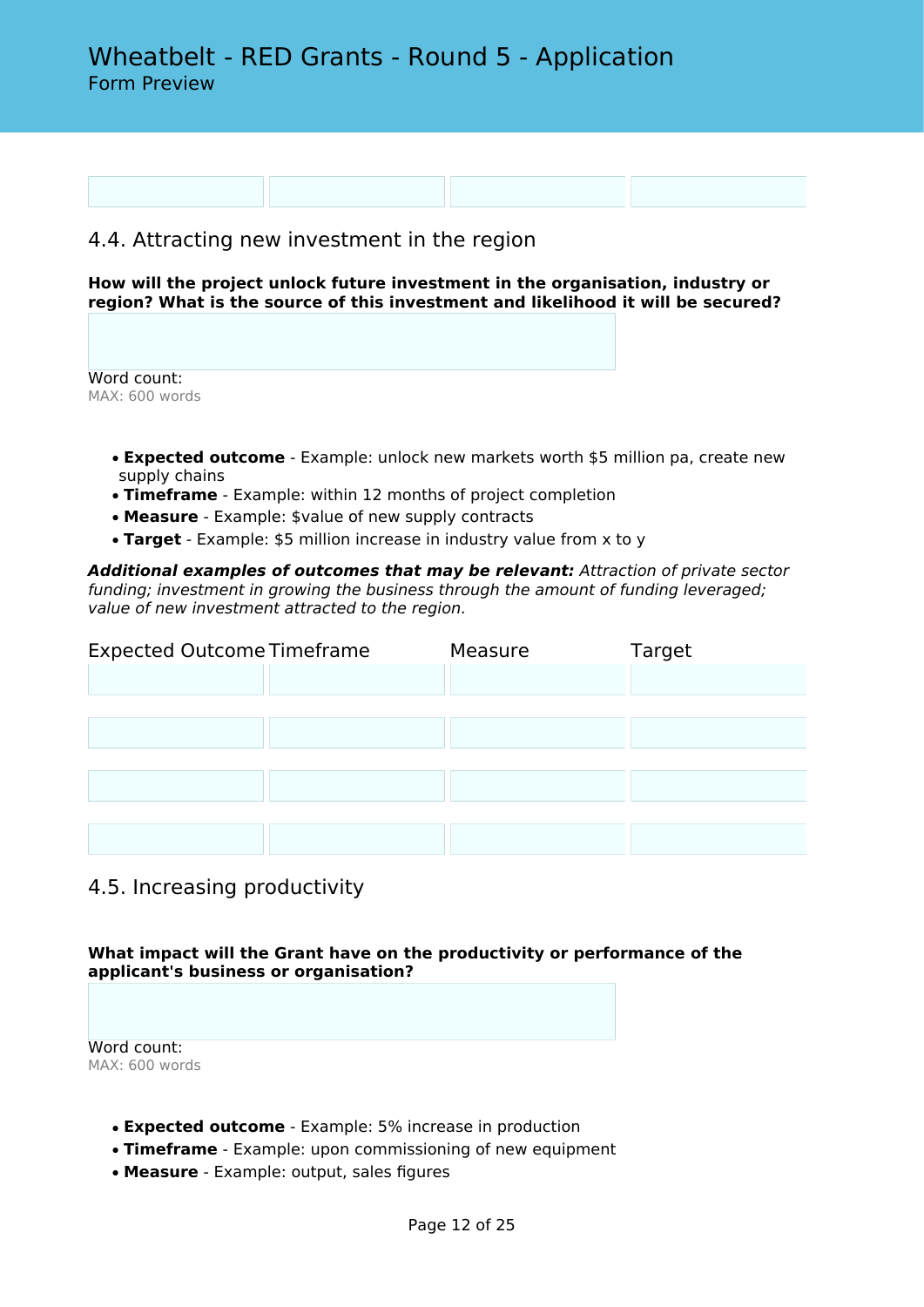• **Target** - Example: 5% increase from x to y

*Additional examples of outcomes that may be relevant: Profit; domestic sales; export sales; time to market; market share; international competitiveness and access to new markets; trade and market connections.*

| <b>Expected Outcome Timeframe</b> | Measure | Target |
|-----------------------------------|---------|--------|
|                                   |         |        |
|                                   |         |        |
|                                   |         |        |
|                                   |         |        |
|                                   |         |        |
|                                   |         |        |

# 5 Alignment with Regional Priorities

### \* indicates a required field

### 5.1 WDC Regional Priorities

The WDC Board has endorsed the following regional priorities/themes as part of its strategic plan. Projects that demonstrate alignment with the region's priorities will attract a higher weighting in the assessment process.

Please indicate which of the following WDC regional priorities/themes are MOST applicable to your project.

- □ Diversify the Economic Base
- □ Entrepreneurship and Innovation

### **How does the project support the WDC Regional Priorities? \***

Word count: MAX: 600 words

### **How does the project meet industry demand or an identified need in the Wheatbelt region?**

Word count: Must be no more than 250 words. How does the project benefit the broader community/industry?

# 6 Project Budget, Cash Co-contribution and Leveraged Funding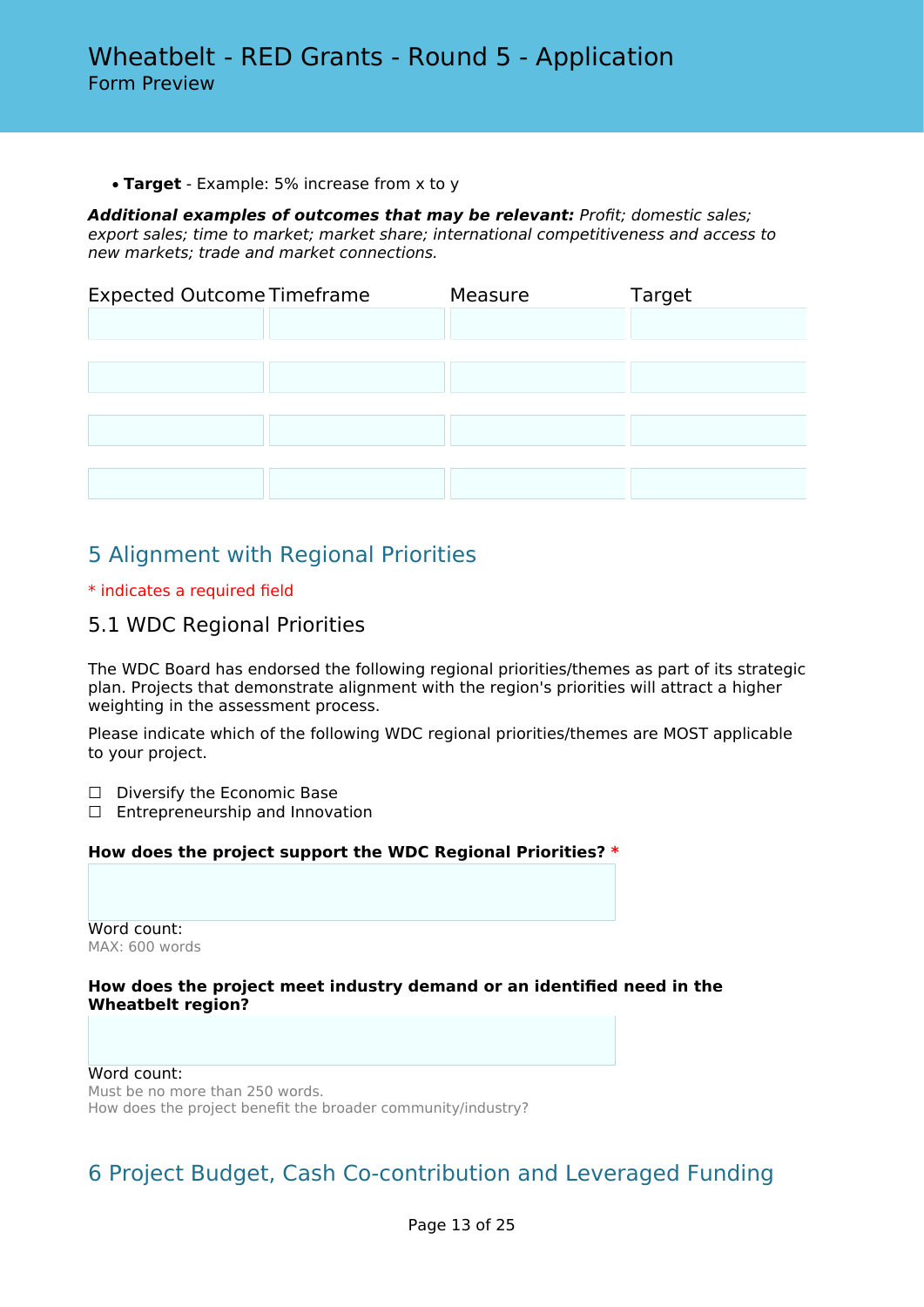### \* indicates a required field

### Financial Audit

For projects requesting more than \$50,000 RED funding, audit costs must be included in the budget table.

The Financial Audit must be independent of the Grantee, undertaken by a member of the Institute of Chartered Accountants in Australia, the Australian Society of Certified Practicing Accountants or the National Institute of Accountants and completed to Australia Auditing Standards.

### 6.1 Project Cash

### **Please detail project items to be funded through CASH contributions. Applicants should refer to Section 4 of the Guidelines to confirm items or activities that are ineligible for RED funding before completing this section.**

Please attach quotes for all budget line items to justify funding requests. If funding has been secured from other sources please attach written evidence.

Note: Please enter whole dollars only.

| <b>Project</b><br><b>Items</b>               | <b>RED</b><br>Grant<br><b>Funds</b><br>Requested ST)<br>(ex GST) | <b>ApplicantOther</b>           |                                | <b>Name</b><br><b>Cash (ex Source/s Funding Source</b><br>(ex GST) Source/s Entity | Other<br><b>Type</b>                                                    | <b>Other</b><br><b>Status</b> | <b>Date</b><br><b>Expected</b><br><b>on</b><br><b>Requested</b><br><b>Funds</b> | Quote<br><b>Contributfommding of Other Funding Funding Decision Attached</b> |
|----------------------------------------------|------------------------------------------------------------------|---------------------------------|--------------------------------|------------------------------------------------------------------------------------|-------------------------------------------------------------------------|-------------------------------|---------------------------------------------------------------------------------|------------------------------------------------------------------------------|
| Include<br>Audit<br>Costs (if<br>applicable) | Must be<br>a dollar<br>lamount.                                  | Must be<br>la dollar<br>amount. | Must be<br>a dollar<br>amount. |                                                                                    | Predominant<br><b>business</b><br>activity<br>of the co-<br>contributor |                               | Must be a<br>date.                                                              |                                                                              |
|                                              |                                                                  |                                 |                                |                                                                                    |                                                                         |                               |                                                                                 |                                                                              |
|                                              |                                                                  |                                 |                                |                                                                                    |                                                                         |                               |                                                                                 |                                                                              |
|                                              |                                                                  |                                 |                                |                                                                                    |                                                                         |                               |                                                                                 |                                                                              |

### 6.2 Total Project Budget

This section is **AUTO CALCULATED** from the above table and amounts will be transposed to Section 3.1.

| <b>Total of RED Grant Funds</b><br><b>Total of Own Organisation (ex</b> | Total of Other Source/s (ex GST) CTOTAL (A+B+C) |                       |                                      |
|-------------------------------------------------------------------------|-------------------------------------------------|-----------------------|--------------------------------------|
| requested (ex GST) A                                                    | GST) B                                          |                       |                                      |
| \$                                                                      |                                                 | This number/amount is | This number/amount is<br>calculated. |
| This number/amount is<br>calculated.                                    | This number/amount is<br>calculated.            | calculated.           |                                      |

# REMEMBER TO CHECK THE RED GRANTS GUIDELINES ON PROJECT FUNDING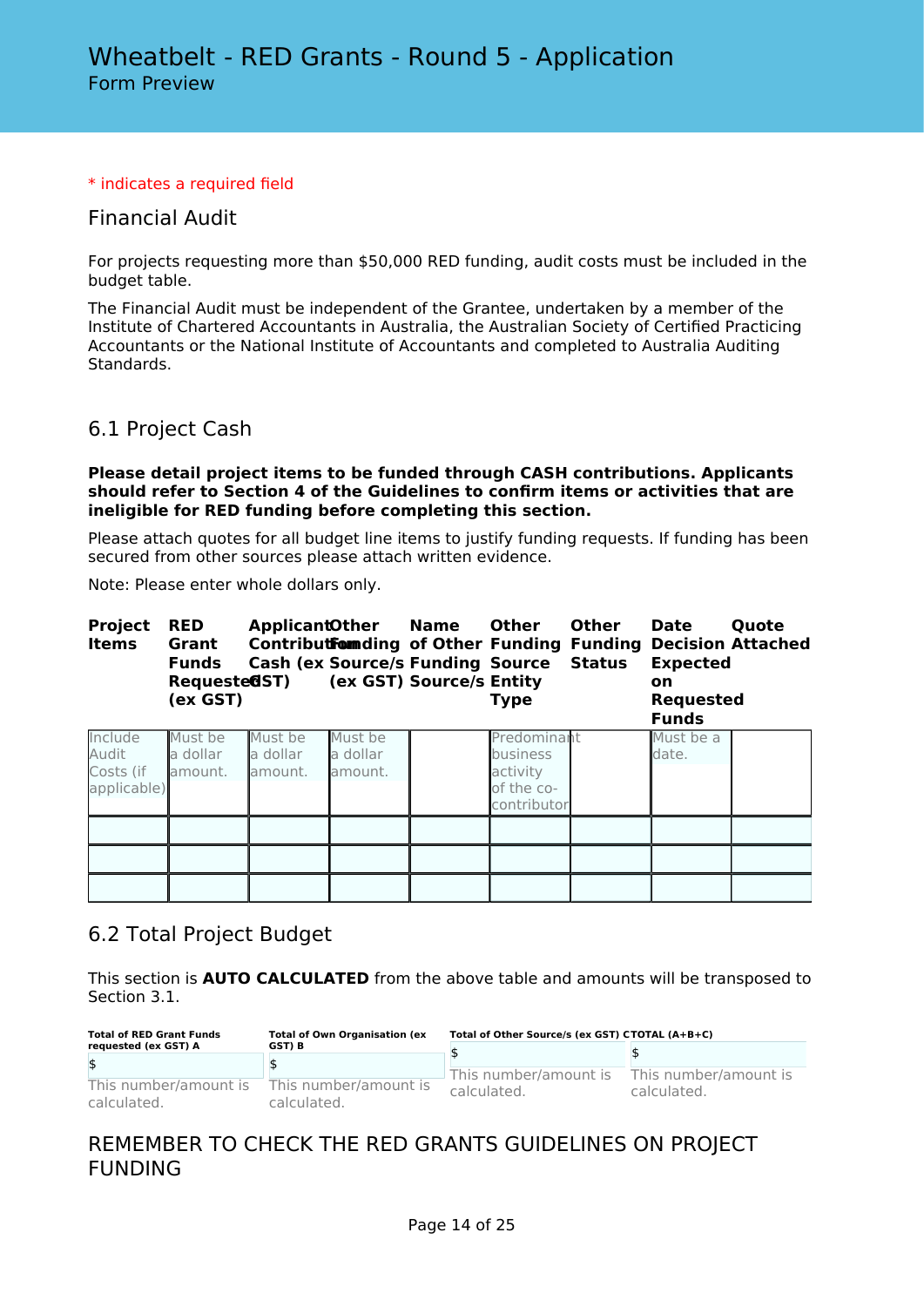Applicants are required to demonstrate there is a minimum of **50% cash** contribution to the project (not-for-profit and Aboriginal owned entities may be considered on a case-by-case basis). The cash contribution is expected to exceed the minimum requirement of 50% and the level of cash contribution will receive a higher weighting in the application assessment process.

The total cash contribution for the project is calculated by adding the applicant cash contribution to other cash contributions from non State Government funding sources.

**Please note that 'Other Funding' and 'Other RED Funding' from the Western Australian Government will not be included when calculating the 50% cash contribution requirement.**

**If you have any questions in relation to the 50% cash contribution, please contact the WDC on (08) 9622 7222 or email [grants@wheatbelt.wa.gov.au](mailto:admin@gsdc.wa.gov.au)**

Quotes and Other Funding

Attach quotes and evidence of secured funding from other sources.

Attach a file:

Applicant Contribution Funding Details

**How will the applicant's contribution be funded? \***

NOTE: This does not include State funding. Please describe whether the project will be self-funded from cash reserves, external investment either as equity or debt, bank loan or other form of debt financing.

**Can the project proceed if the applicant is unsuccessful in obtaining the requested funding (RED Grant and Other Funding - if applicable) in full? \***  $\bigcirc$  Yes  $\bigcirc$  No

**If yes, explain how the project could proceed with reduced funding and how this may affect project.**

Options to consider: increasing the applicant co-contribution; modifying the project; or breaking the project into stages.

### 6.3 Cash Flow

Cash flow requirements for project items should the project cover multiple financial years. Cash flow **MUST** match Total Project Cost in the table above.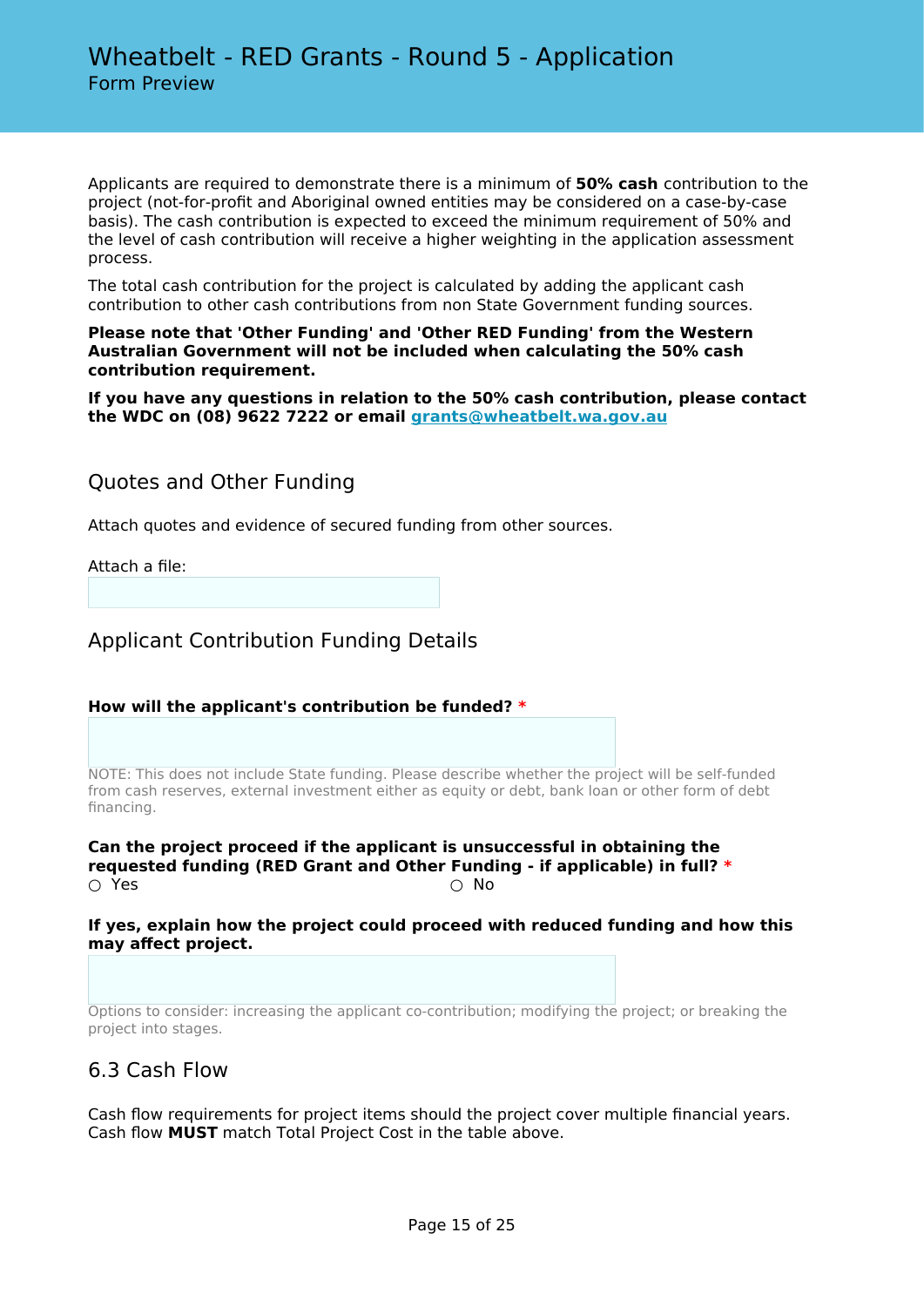| <b>Project Items</b> | <b>Second Payment</b><br><b>First Payment</b><br>2022/23 (ex GST)<br>2023/24 (ex GST) |                                                                            | <b>TOTAL</b> |  |
|----------------------|---------------------------------------------------------------------------------------|----------------------------------------------------------------------------|--------------|--|
|                      |                                                                                       | Must be a dollar amount. Must be a dollar amount. Must be a dollar amount. |              |  |
|                      |                                                                                       |                                                                            |              |  |
|                      |                                                                                       |                                                                            |              |  |
| <b>TOTAL</b>         |                                                                                       |                                                                            |              |  |

# 6.4 In-kind Contribution (non-cash)

### **Please detail any in-kind contributions and how their value has been calculated.**

Use the table below to itemise project items funded through in-kind contributions.

| <b>Project item/s</b> | Name of in-kind source | <b>Estimated value</b>   |
|-----------------------|------------------------|--------------------------|
|                       |                        | Must be a dollar amount. |
|                       |                        |                          |
|                       |                        |                          |
|                       |                        |                          |

# 6.5 Other RED Funding

### **Are you applying for RED Grant funding from more than one Regional Development Commission for this project? \***

 $\bigcirc$  Yes  $\bigcirc$  No If yes, please advise which Commission/s and the amount being requested in each region. Please outline if the purpose of the funding is different across multiple regions.

| Date of<br><b>Application</b> | <b>Purpose of</b><br><b>Funding</b> | Amount                      | <b>RDC Region</b> | <b>RDC Contact</b><br><b>Person</b> |
|-------------------------------|-------------------------------------|-----------------------------|-------------------|-------------------------------------|
| Must be a date.               |                                     | Must be a dollar<br>amount. |                   |                                     |
|                               |                                     |                             |                   |                                     |
|                               |                                     |                             |                   |                                     |
|                               |                                     |                             |                   |                                     |

# 6.6 Other Funding Programs

### **Has your organisation applied for, or been approved for funding for this project from any other State Government program? \***

○ Yes ○ No

If yes, please provide details including the amount requested and the funding status.

| Date of            | Approved / | <b>Purpose of</b> | Amount | Name of | Contact |  |
|--------------------|------------|-------------------|--------|---------|---------|--|
| <b>Application</b> | Pendina    | <b>Funding</b>    |        | Program | Person  |  |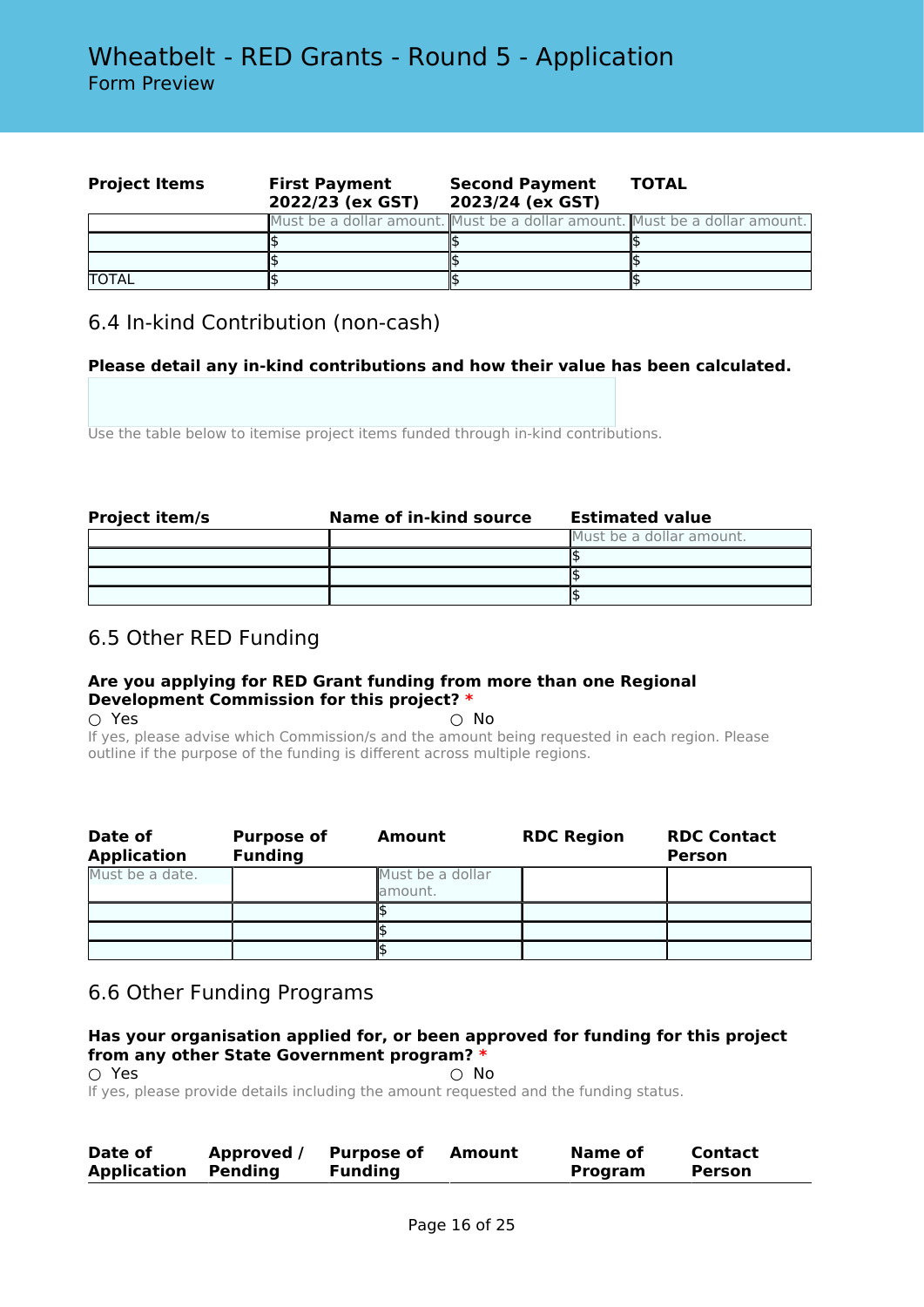| Must be a date. |  | Must be a dollar<br>amount. |  |
|-----------------|--|-----------------------------|--|
|                 |  |                             |  |
|                 |  |                             |  |
|                 |  |                             |  |

### **Outline the reason why State Government funding is sought for the project? \***

Why is Government funding required? Has a loan or equity funding been investigated for the project?

# 7 Partnerships and Collaboration

### \* indicates a required field

### 7.1 Stakeholder Engagement

**Provide the names and details of local stakeholders and their level of support for the project.**

#### Word count:

MAX: 600 words. Describe how you have involved local government, the local community and others in planning and decision making for your project. Letters of support may be provided to support your application.

### **Letters of Support (Optional)**

Attach a file:

**Have you considered developing partnerships or collaborations for the project? If so, please provide details.**

# 7.2 Local Content

Please detail below how your project meets the following Local Content objectives:

- Building the capability of local suppliers, and providing opportunities for regional businesses to supply items/services for the project;
- Increasing regional employment and regional business participation through subcontractors, suppliers, apprenticeships and traineeships;
- Supporting emerging or new industries in the region, and promotion and awareness of local industry and businesses; and
- Benefiting the local regional economy through any other identifiable means.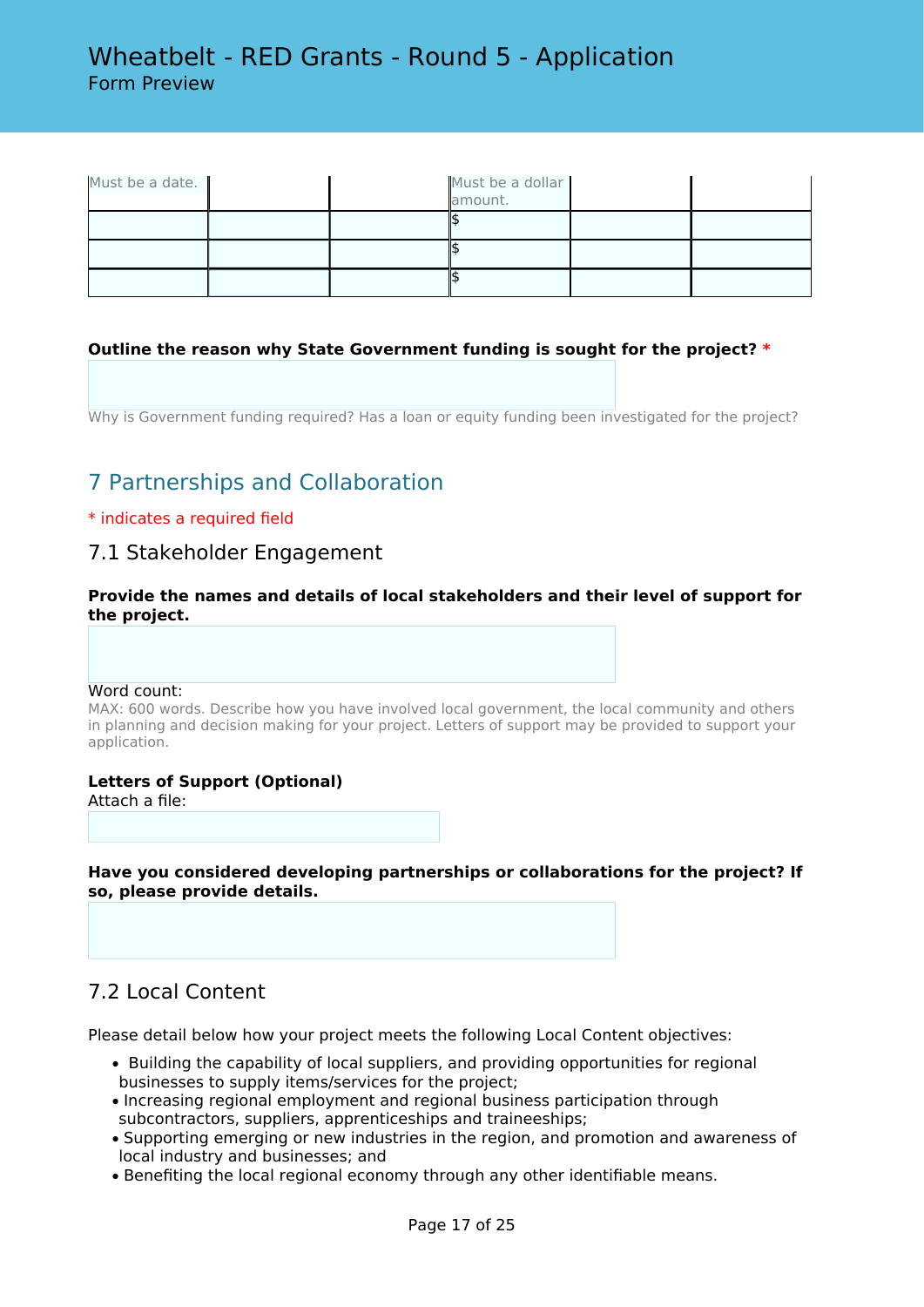### **Do you intend to use local contractors and/or service providers for your project? \***

 $\bigcirc$  Yes  $\bigcirc$  No Local content for the purposes of this RED grant application refers to the sourcing of goods and services in the Wheatbelt region.

#### **Local content % \***

Must be a number.

Please estimate the percentage of requested grant funding to be expended on local goods and services.

#### **Local content details \***

Please detail goods and/or services to be sourced locally and explain how the project meets the local content objectives listed above. If you do not intend to use local content please explain why.

# 8 Project Planning and Governance

### \* indicates a required field

### **Is the project ready to start if grant funding is approved? \***

 $\bigcirc$  Yes  $\bigcirc$  No If No, please contact the WDC on (08) 9622 7222 before proceeding with this application.

**Has a feasibility study or business plan including a cash flow analysis been prepared for the project? \***

○ Yes ○ No ○ Not Applicable

### 8.1 Approvals

### **Have the necessary planning and/or building approvals for the project been obtained? \***

 $\bigcirc$  Yes  $\bigcirc$   $\bigcirc$  No  $\bigcirc$   $\bigcirc$  Not Applicable

### **If applicable, please list any planning/building/licensing approvals required to progress this project and advise status.**

This may include but is not limited to Local, State and Federal Government licenses and approvals.

### **Planning Documents (Optional)**

Attach a file:

If applicable, please upload relevant documents (eg: business planning, concept designs, lease agreements, tenure, demonstration of land ownership, licensing and planning approvals, etc).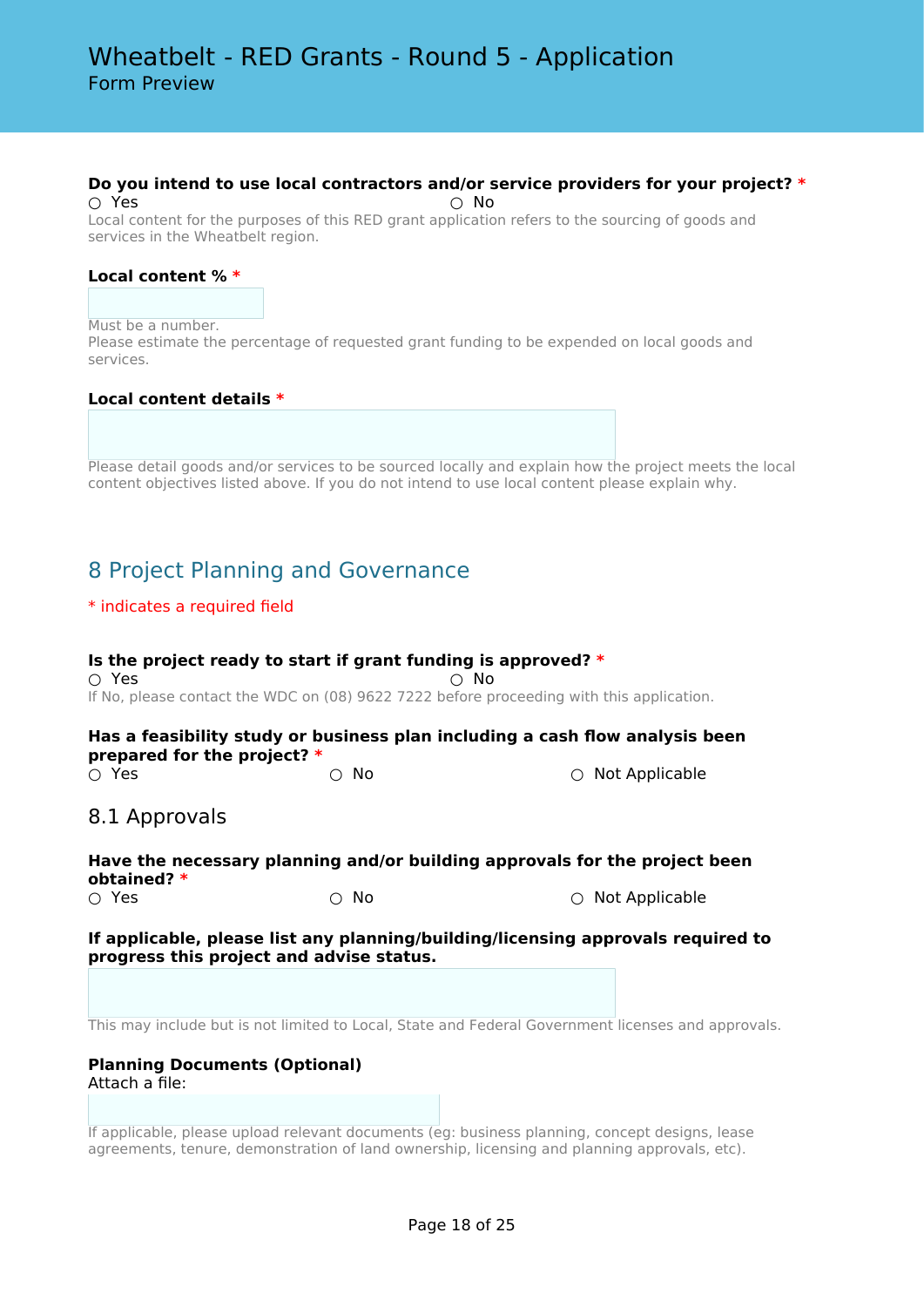# 8.2 Timeline and Milestones

Please complete the project milestone table below. For complex projects please attach a separate project timeline (eg. Gantt Chart)

| <b>Milestone 1</b> | <b>Expected date of completion</b> |
|--------------------|------------------------------------|
|                    |                                    |
| <b>Milestone 2</b> | <b>Expected date of completion</b> |
| <b>Milestone 3</b> |                                    |
|                    | <b>Expected date of completion</b> |
| <b>Milestone 4</b> | <b>Expected date of completion</b> |
|                    |                                    |
| <b>Milestone 5</b> | <b>Expected date of completion</b> |
|                    |                                    |
| <b>Milestone 6</b> | <b>Expected date of completion</b> |
|                    |                                    |
| <b>Milestone 7</b> | <b>Expected date of completion</b> |
|                    |                                    |

**Project Timeline (Optional)**

Attach a file:

# 8.3 Project Governance

**How will your organisation ensure the project is managed responsibly? \***

Who will manage the project and what qualifications, skills and experience do they have?

#### **Upload qualifications (optional)** Attach a file: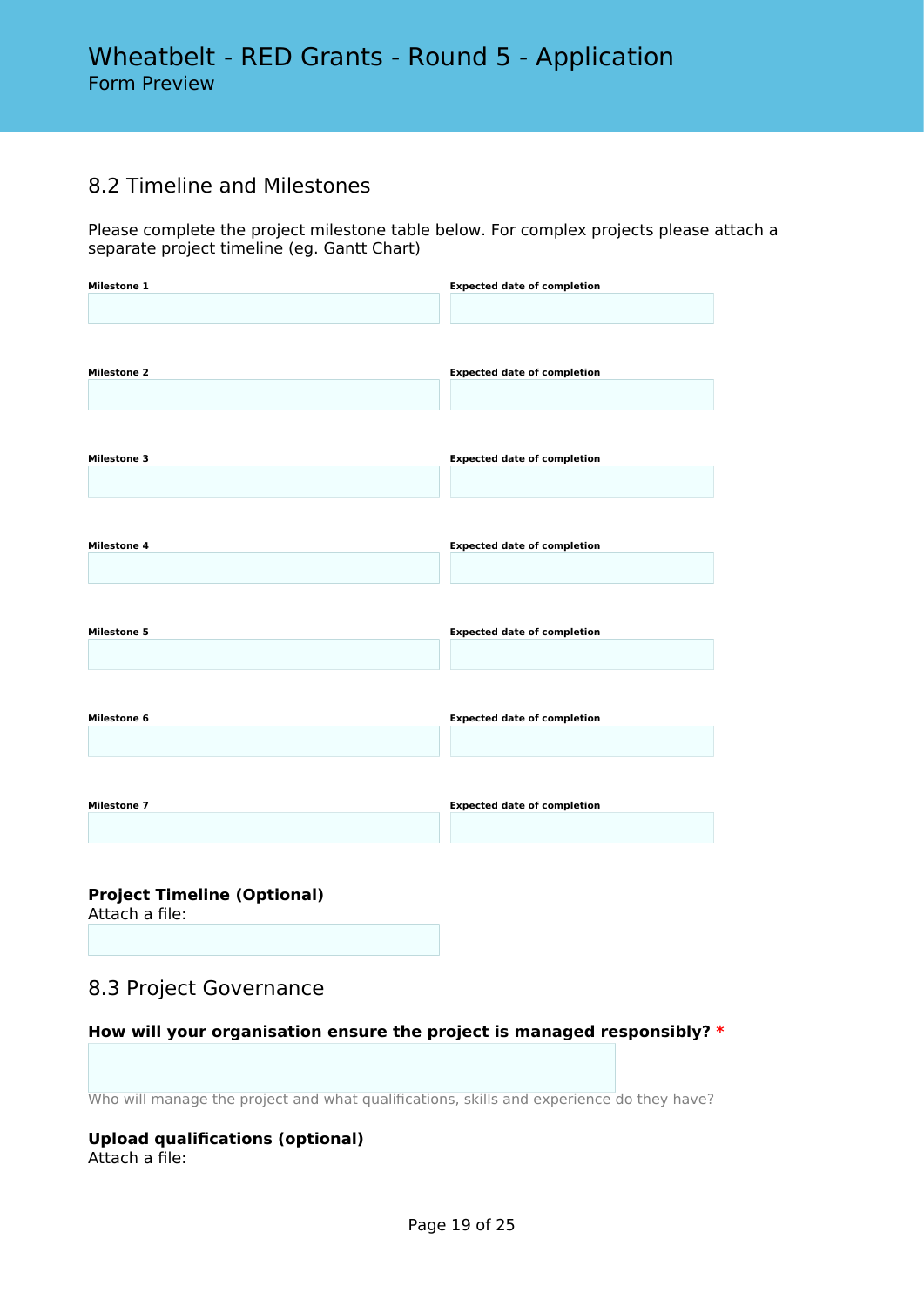**How will operating and maintenance costs for the project be met beyond the funding period? \***

For example, if the project creates two new jobs, or commissions new equipment, how does the organisation plan to sustain these jobs / cover maintenance costs?

### 8.4 Risk Assessment for your Project

Identify the risks associated with the Project (that the applicant can reasonably control or influence) and include issues that may prevent the Project progressing or that may hinder the achievement of the stated Project outcomes being achieved. Consider and explain the risk mitigation strategies that will minimise the effects of each stated risk.

### **Probability:**

**Low -** Unlikely to occur during the project period and with little impact on the project

**Medium -** Possibility of occurrence and with some impact on the project

**High -** Very likely to occur during the project period and potentially impacting heavily

Please complete the Risk Assessment table below, or attach a copy of your Risk Management Plan to your application.

| <b>Risk Description</b> | <b>Risk Probability</b> | <b>Mitigation Strategy</b> |
|-------------------------|-------------------------|----------------------------|
|                         | (Low, Medium or High)   |                            |
|                         |                         |                            |
|                         |                         |                            |
|                         |                         |                            |

### **Risk Management Plan (Optional)**

Attach a file:

Upload a copy of your Risk Management Plan

# 9 Market Viability and Commercialisation

### \* indicates a required field

9.1 Market Conditions

### **Please provide a summary assessment of the market conditions in relation to your project**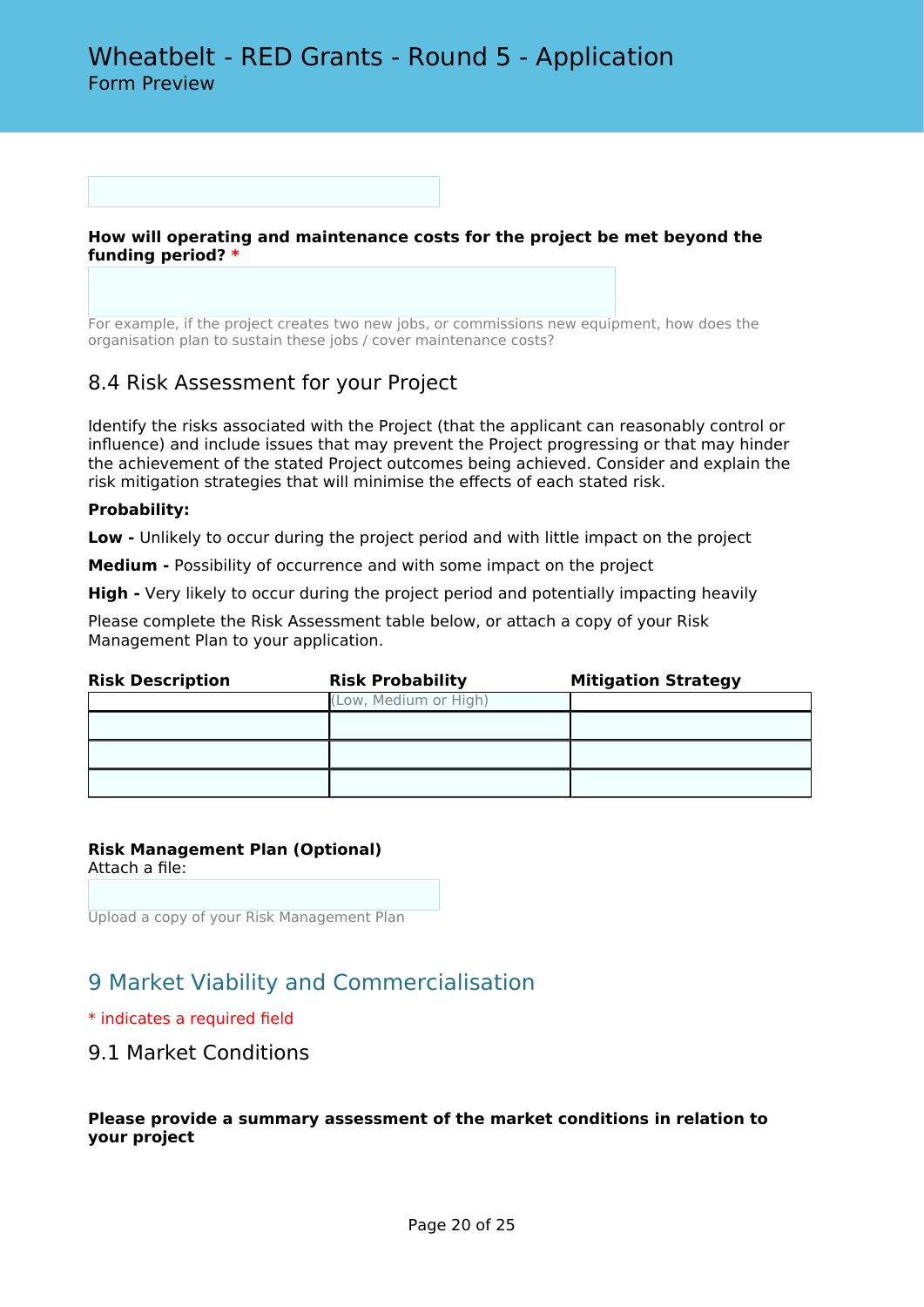Eg. market gaps, market size, estimation of new or increased sales.

#### **Describe any major competitors to your project or project activity in the region**

Eg. product or service, proximity, technologies, barriers to market, price.

# 9.2 Financial Information

To enable the WDC to undertake a financial viability assessment of the organisation please upload the following financial information:

- 1.Financial statements verified by a Certified Practising Accountant, Chartered Accountant or Registered Auditor for the last two (2) years;
- 2.Current year-to-date financial information (income and expenditure statement and/or balance sheet).

#### **Upload Financial Information**

Attach a file:

**Have you provided the information requested above? \***  $\bigcirc$  Yes  $\bigcirc$  No

#### **If No - please outline why**

For example, business operating for less than 2 years / never had financial statements verified by CPA, Chartered Accountant or registered Auditor.

### 9.3 Liabilities

*Please note, you may be required to provide documentation upon request relating to the following information.*

**Has the applicant or any of its senior office bearers been involved in any litigation or prosecution in the past three (3) years? \***  $\bigcirc$  Yes  $\bigcirc$  No

**If Yes - please provide explanation why any litigation or prosecution should not be considered relevant to this application**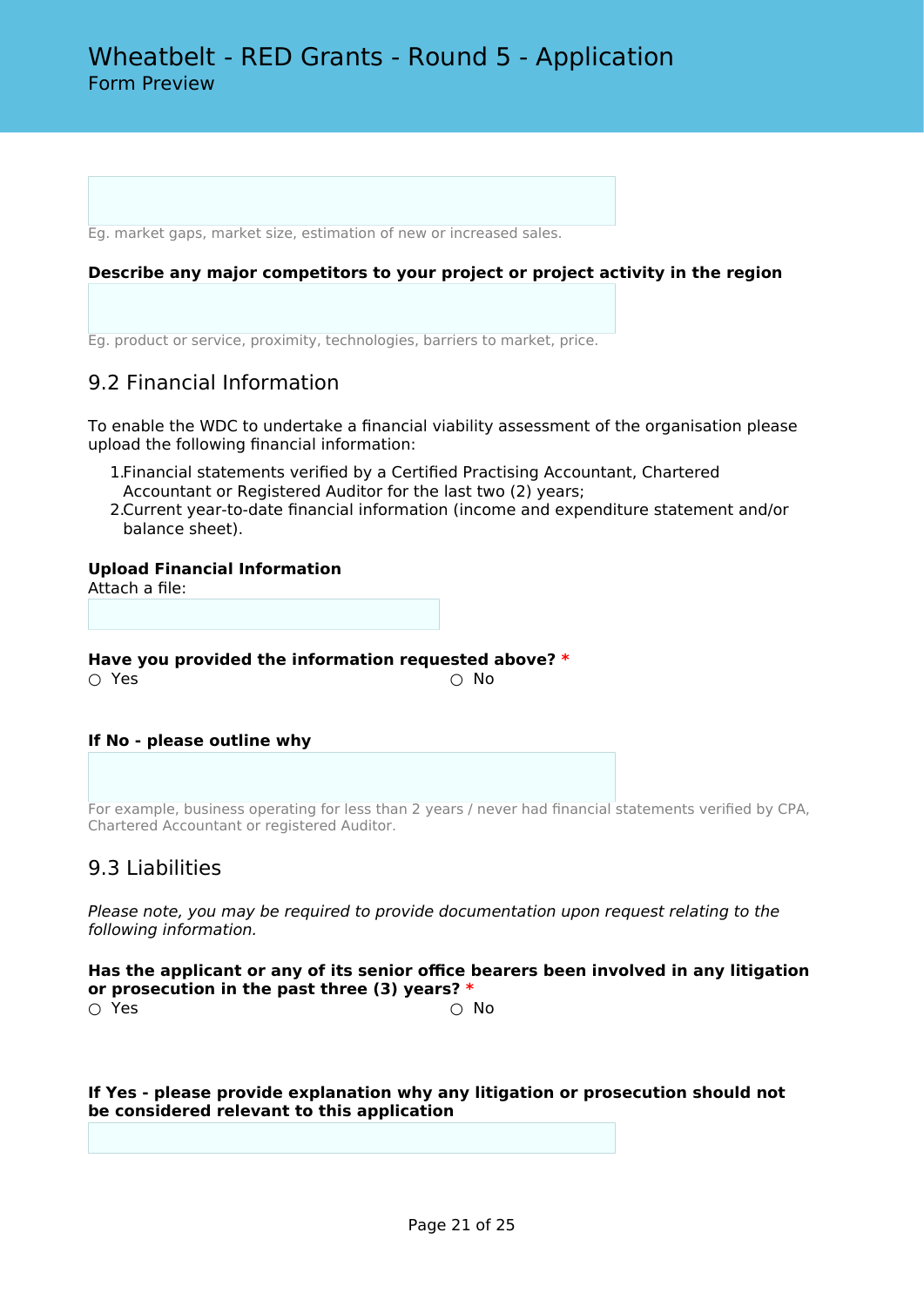**Has the applicant or any of its senior office bearers (directors, partners, presidents, executive directors, project managers) been involved with any business failure, including liquidation, voluntary administration or receivership? \***  $\bigcirc$  Yes  $\bigcirc$  No

**If Yes - please provide details**

**Has there been any significant financial matter which may impact on the ability of the Applicant to deliver the project? \***  $\bigcirc$  Yes  $\bigcirc$  No

**If Yes - please provide details**

**Are there any future commitments or contingent liabilities that might materially affect the applicant in the delivery of the project or performance of the activity?**  $\bigcirc$  Yes  $\bigcirc$  No

**If Yes - please provide details**

**Has the applicant ever been found in default of its creditors? \***  $\bigcirc$  Yes  $\bigcirc$  No

**If Yes - please provide details**

**Is the applicant's business solvent? \***  $\bigcirc$  Yes  $\bigcirc$  No

**If No - please provide details**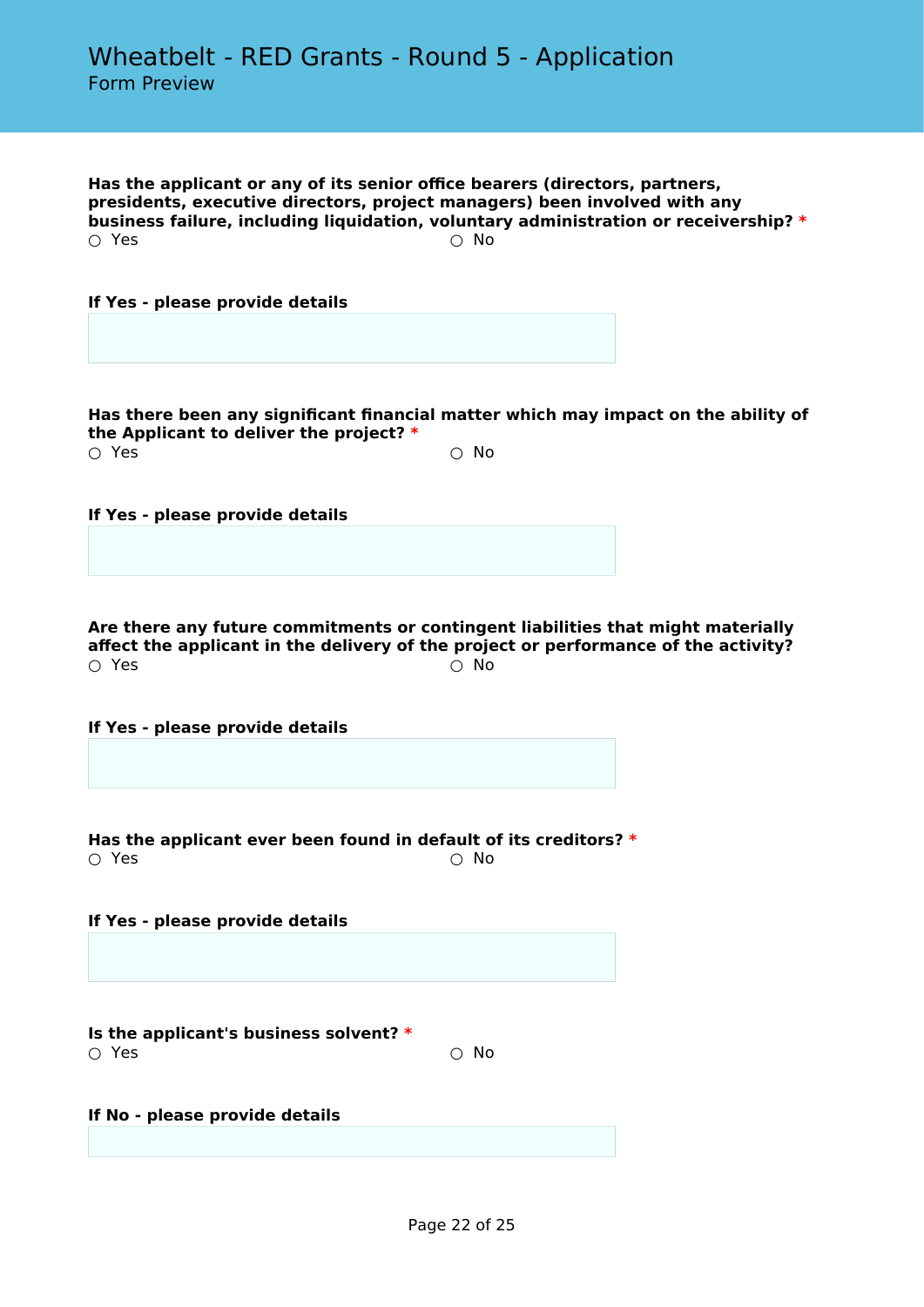# 10 Application Checklist

### \* indicates a required field

### **By submitting this Application, I acknowledge: \***

 $\Box$  I have read the Guidelines and I acknowledge the eligibility criteria for funding.

☐ I have contacted the Regional Development Commission to discuss the project.

 $\Box$  Information provided in this application is to the best of my knowledge, accurate and complete.

☐ This Application is authorised by my organisation and includes the CEO/Chair signature.

 $\Box$  Audit costs (if applicable) are included in the budget and the nominated auditor is a member of the Institute of Chartered Accountants in Australia, the Australian Society of Certified Practicing Accountants or the National Institute of Accountants and is independent from the Grantee.

 $\Box$  The Regional Development Commission may request additional information from applicants.

 $\Box$  The Regional Development Commission is authorised to contact any persons or organisations in the assessment of the application and understand that information may be provided to other agencies, as appropriate.

Please ensure you have answered all the questions and provided relevant details where requested. Supporting documents are supplementary to your application.

### **This application includes all required attachments:**

- $\Box$  Copy of Incorporation Certificate (if applicable)
- $\Box$  Copy of organisation's annual financial statements for the last two (2) financial years
- $\Box$  Quotes for all budget line items to justify funding request
- ☐ Written evidence of funding contributions from other sources

### **Upload addition information and supporting documents here:** Attach a file:

Applicants may upload additional attachments to their Application. (Maximum 25mb, recommended size no bigger than 5mb).

# 10.1 DECLARATION

This section must be completed by an appropriately authorised person on behalf of the applicant organisation (may be different to the contact person listed earlier in this application form).

I certify that to the best of my knowledge the statements made within this application are true and correct, and I understand that if the applicant is successful, we will be required to accept the terms and conditions of the grant as outlined in the letter of approval.

I do hereby declare that all the information supplied in this application form for Royalties for Regions funding is, to the best of my knowledge, accurate and complete; that I have read and accept the requirements of the Guidelines*,* and that the Regional Development Commission to which this application has been submitted to will be notified of any change to the information supplied and any other information or circumstances arising that may affect this application.

### **Name of Authorised Person \***